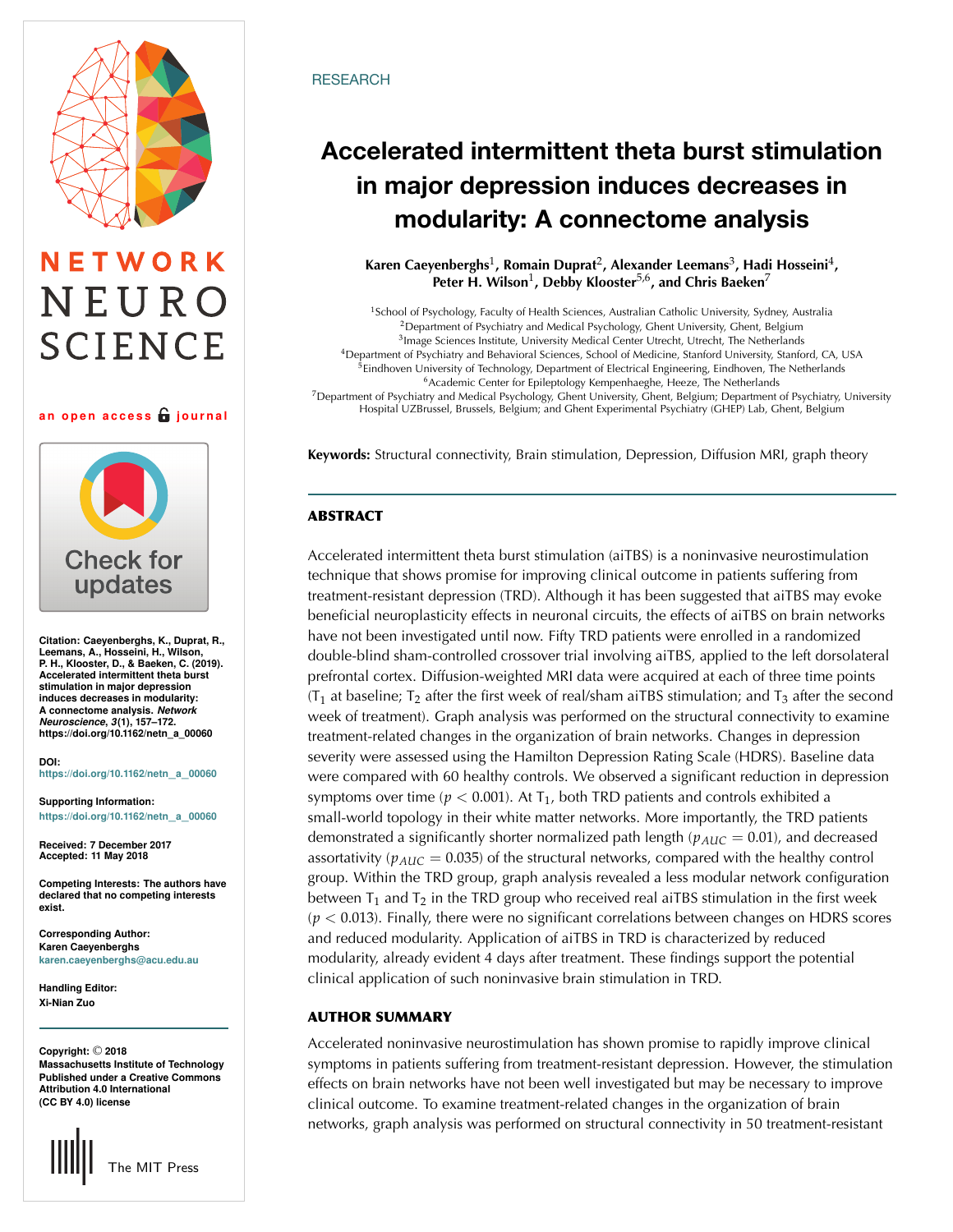depressed patients which underwent such a stimulation protocol. Compared to nondepressed individuals, depressed patients displayed less structural integration, especially in more distal networks of the brain. More densely interconnected regions, especially when actively stimulated, may be of essence to explain the clinical improvement, already present after 4 days of accelerated neurostimulation.

#### **INTRODUCTION**

Major depressive disorder (MDD) is a worldwide mental health problem (WHO) and is characterized by affective, cognitive, and somatic symptoms impeding the daily life and activities of the patient. MDD typically manifests as a chronic condition, characterized by a relapsing/ remitting course and by severe impairment that persists even during periods of remission [\(Conradi et al.,](#page-12-0) [2011](#page-12-0)). Moreover, 20–30% of patients with MDD fail to respond to antidepressant medication and/or psychotherapy, a condition referred to as treatment-resistant depression (TRD) [\(Vieta & Colom](#page-15-0), [2011](#page-15-0); [van Randenborgh et al.,](#page-15-1) [2012;](#page-15-1) [Trevino et al.,](#page-15-2) [2014\)](#page-15-2). As such, TRD is associated with significantly greater medical costs and productivity loss than treatment-responsive forms, highlighting the need for more effective strategies.

Noninvasive brain stimulation methods have shown promise for improving clinical outcomes in patients suffering from TRD (for reviews, see [Lefaucheur et al.,](#page-14-0) [2014;](#page-14-0) [Brunoni et al.](#page-12-1), [2017\)](#page-12-1). The majority of studies using repetitive transcranial magnetic techniques (rTMS) for clinically depressed patients have already shown that a series of daily sessions of high-frequency (HF)-rTMS delivered on the left dorsolateral prefrontal cortex (DLPFC) or low-frequency (LF)-[rTMS applied to the right DLPFC are effective in reducing depressive symptoms \(](#page-14-0)Lefaucheur et al., [2014\)](#page-14-0). Furthermore, it has been stated that theta burst stimulation (TBS)—a specific rTMS protocol that uses bursts of high-frequency stimulation at repeated intervals—may result in superior clinical outcomes [\(Huang et al.,](#page-13-0) [2005;](#page-13-0) [Plewnia et al.](#page-14-1), [2014](#page-14-2); [Li et al.](#page-14-2), 2014). More recent studies have examined whether accelerated stimulation paradigms can not only yield higher response rates but also reduce the total time of treatment, with promising results [\(Holtzheimer et al.,](#page-13-1) [2010;](#page-13-1) [Baeken et al.](#page-12-2), [2013](#page-12-2)) For example, in our recent randomized, sham-Accelerated intermittent theta controlled crossover accelerated intermittent theta burst (aiTBS) study in TRD patients [\(Desmyter et al.](#page-12-3), [2016;](#page-12-3) [Duprat et al.](#page-12-4), [2016\)](#page-12-4), we showed significant (acute) reductions in depression severity symptoms and suicide ideation. Despite these promising results, the underlying neurobiological mechanisms supporting these treatment-related changes remain unclear. Insight into these mechanisms may inform our understanding of the neurobiological bases of depression and our ability to target those brain systems to optimize treatment. Indeed, brain stimulation methods hold promise in selectively modulating the activity of neuronal networks that [may be implicated in depression, improving clinical outcomes](#page-14-3) [\(Huang et al.](#page-13-0)[,](#page-14-3) [2005;](#page-13-0) Sale et al., [2015](#page-14-3)). In an influential resting-state functional connectivity paper, [Fox et al.](#page-13-2) [\(2012](#page-13-2)) showed specific connectivity patterns in relation to clinical rTMS treatment outcome between the (subgenual) anterior cingulate and prefrontal cortices. Globally, these observations have been replicated by others, stimulating the left DLPFC [\(Baeken et al.](#page-12-5), [2014](#page-12-5), [2017](#page-12-6); [Liston et al.](#page-14-4), [2014;](#page-14-4) [Philip et al.](#page-14-5), [2018\)](#page-14-5) as well as targeting the dorsomedial prefrontal cortex (DMPFC) [\(Salomons et al.](#page-14-6), [2014\)](#page-14-6). Furthermore, stimulating the DLPFC causes network-specific increases in functional connectivity in similar regions also in healthy individuals [\(Tik et al.](#page-15-3), [2017](#page-15-3)). In an effort to personalize rTMS treatment, [Drysdale et al.](#page-12-7) [\(2017\)](#page-12-7) defined four neurophysiological depression subtypes ("biotypes") characterized by distinct patterns of dysfunctional connectivity in limbic and frontostriatal networks, responsive or not to DMPFC rTMS treatment. Although functional connectivity alterations are associated with the pathophysiology of MDD, future

Treatment-resistant depression: Depressed patients who do not respond to mainstream treatment, e.g., medication or therapy.

burst stimulation: Noninvasive neurostimulation technique that uses repeated levels of high-frequency stimulation to excitate neurons.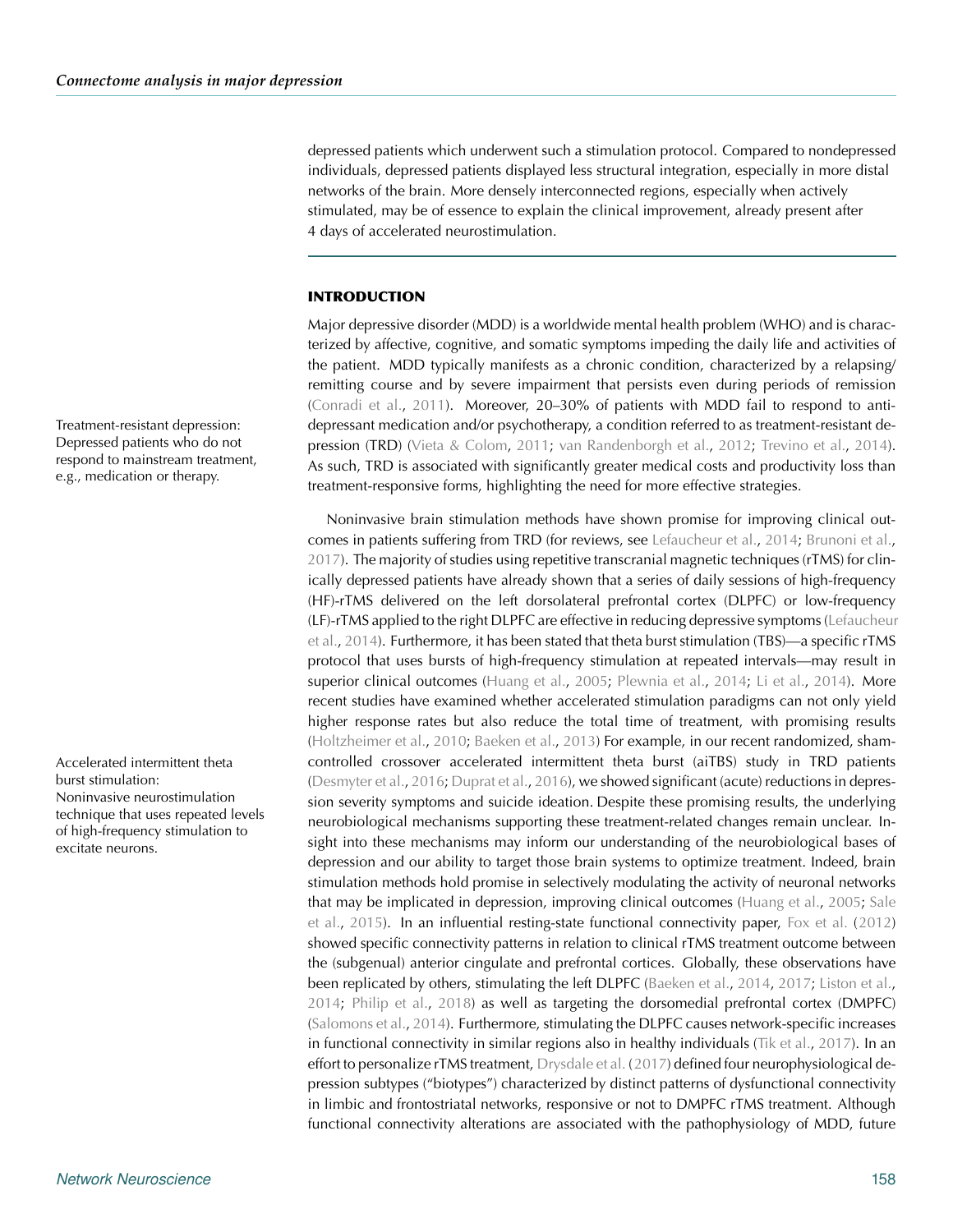Map of neural connections in the brain.

research is needed to investigate how changes in such abnormal patterns of fluctuating commun[ication may contribute to successful treatment of this severe psychiatric illness \(](#page-12-8)Brakowski et al., [2017](#page-12-8); [Kaiser et al.,](#page-13-3) [2015](#page-13-3)).

Connectome: A connectome framework may further improve our understanding of the biological mechanisms of therapeutic effects. Recently, graph theoretical analyses of structural and functional brain connectivity in humans have contributed to new conceptualizations of the pathogenesis of MDD (for a review, see [Gong & He,](#page-13-4) [2015](#page-13-4)[\).](#page-15-4) [For](#page-15-4) [example,](#page-15-4) [using](#page-15-4) [resting-state](#page-15-4) [fMRI,](#page-15-4) Zhang et al. [\(2011](#page-15-4)) found that the drug-naive, first-episode MDD patients  $(N = 30)$  showed lower path length, higher global efficiency, and increased nodal centralities. In another functional connectome study, [Chen et al.](#page-12-9) [\(2017\)](#page-12-9) found decreased clustering coefficient, local efficiency, and transitivity in MDD patients  $(N = 16)$ . The results of [Guo et al.](#page-13-5) [\(2012\)](#page-13-5) revealed abnormal nodal centralities in resting-state functional brain networks of 38 MDD patients compared with healthy controls. Using gray matter covariance networks, [Singh et al.](#page-14-7) [\(2013\)](#page-14-7) demonstrated significantly decreased clustering coefficient and nodal alterations in patients with MDD ( $N = 93$ ) compared with healthy controls. Twenty-nine MDD participants showed changes (mainly in cognitive-emotional circuitry and fronto-parietal circuitry) in eigenvector centrality, local clustering coefficient, and nodal efficiency in the study by [Qin et al.](#page-14-8) [\(2014](#page-14-8)) using white matter networks. In early stage MDD patients, a significant decrease in small-worldness and a significantly decreased strength in the frontal-subcortical and limbic regions was found by [Lu et al.](#page-14-9) [\(2017\)](#page-14-9). [Korgaonkar et al.](#page-14-10) [\(2014\)](#page-14-10) found no significant group differences for the graph theory measures, despite the fact that their network-based statistics revealed lowered structural connectivity in two subnetworks in a cohort of 95 MDD outpatients. In sum, these connectome studies have revealed that patients with MDD are associated with anomalies in the topological organization of large-scale functional and structural brain networks (involving global integration, local segregation, modular structure, and network hubs).

> To date, only a few studies have examined the effects of stimulation on brain networks in humans, but these studies mainly used transcranial direct-current stimulation or deep brain stimulation treatments. Specifically, two studies have used a connectome approach to examine the effects of brain stimulation by using transcranial direct-current stimulation in healthy volunteers [\(Polanía et al.,](#page-14-11) [2011](#page-14-11); [Peña-Gómez et al.](#page-14-12), [2012\)](#page-14-12), albeit studies of functional con[nectivity.](#page-14-13) [In](#page-14-13) [addition,](#page-14-13) [a](#page-14-13) [recent](#page-14-13) [structural](#page-14-13) [connectivity](#page-14-13) [study](#page-14-13) [in](#page-14-13) [11](#page-14-13) [TRD](#page-14-13) [patients](#page-14-13) [\(](#page-14-13)Riva-Posse et al., [2017](#page-14-13)) examined the effects of subcallosal cingulate deep brain stimulation. Their results supported the advantage of using an individualized tractography map that is based on a group "connectome blueprint" of past responders to prospectively identify the implantation target, surpassing traditional approaches that rely on anatomical landmarks or stereotactic coordinates. However, their connectome analysis included only four white matter bundles (i.e., forceps minor, uncinate fasciculus, cingulum, and fronto-striatal fibers). Furthermore, whether and how aiTBS might produce measurable and durable changes in structural brain integration and segregation in TRD is unclear. Building on our previous clinical studies of aiTBS [\(Desmyter et al.](#page-12-3), [2016](#page-12-3); [Duprat et al.,](#page-12-4) [2016](#page-12-4)), our current exploratory study examined whether an aiTBS protocol could induce changes in the organizational properties of brain networks and whether such changes are associated with amelioration of depressive symptoms.

#### **METHODS**

#### *Participants*

This study was part of a larger project investigating the effects of aiTBS on depressive symptoms and suicide risk [\(http://clinicaltrials.gov/show/NCT01832805\)](http://clinicaltrials.gov/show/NCT01832805). The study was carried out in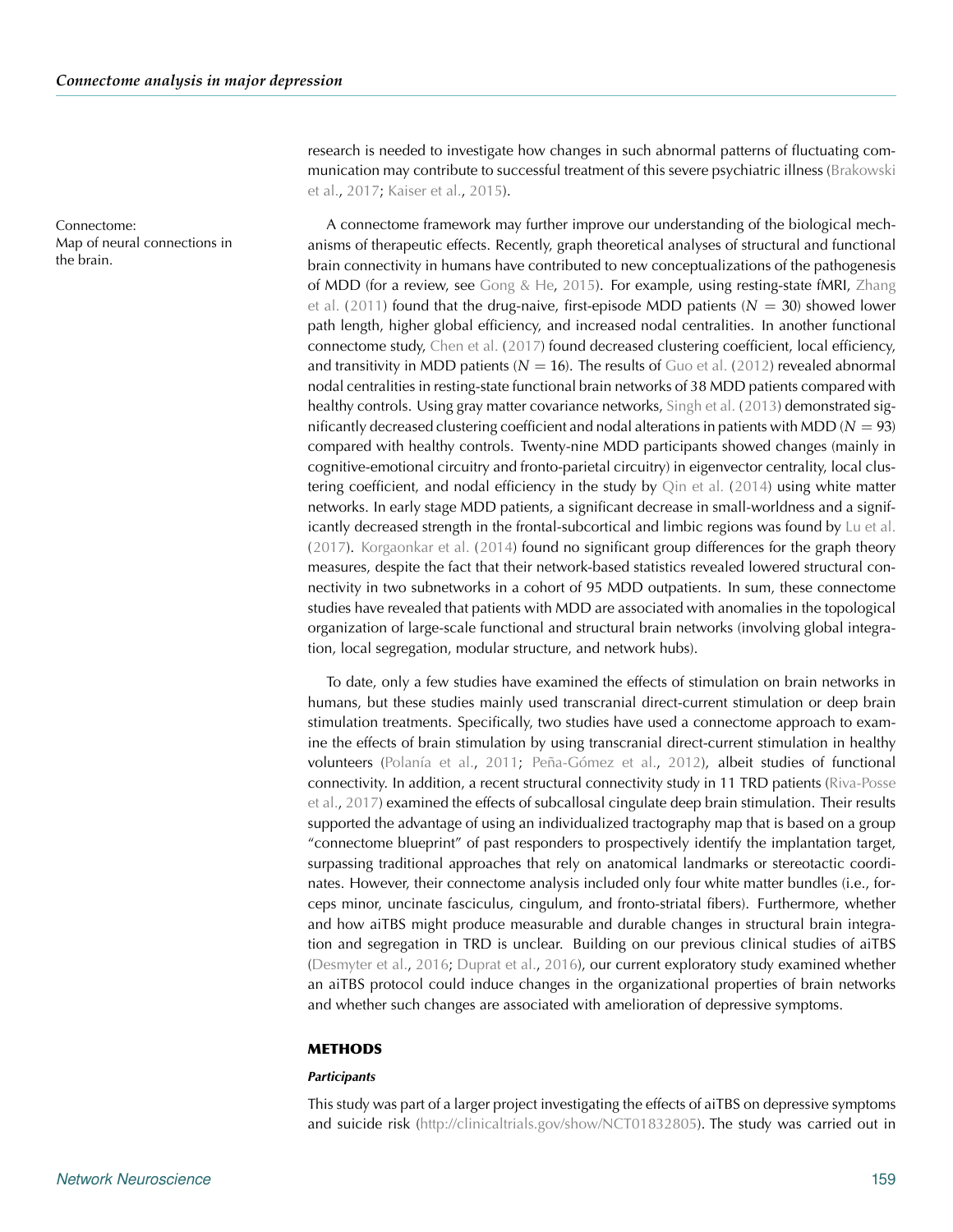accordance with the principles of the Declaration of Helsinki and approved by the local ethics committee of the University Hospital Ghent. Written consent was obtained from all subjects.

In the present study, a total of 106 adults aged 18 to 65 years (mean age  $=$  39.9 years,  $SD = 12.2$  years, 40 men and 66 women) were included. Sixty healthy controls (mean age  $=$ 38.6 years,  $SD = 12.5$  years, 26 men) were recruited from the general population with flyers. Volunteers received payment for their participation. By using the structured Mini-International Neuropsychiatric Interview (MINI), 46 patients were diagnosed with major depression (mean age  $=$  41.6 years,  $SD = 11.7$  years, 14 men and 32 women); the MINI is a short, accurate structured interview for DSM-IV and ICD-10 psychiatric disorders for clinical trials. Patients were at least stage I therapy-resistant depressed according to the Thase and Rush staging model [\(Rush, Thase, & Dubé,](#page-14-14) [2003\)](#page-14-14), that is, patients had not responded to at least one antidepressant pharmacotherapy trial. Participants with contraindications to MRI scanning (e.g., ferrous implant, claustrophobia, and pacemaker), bipolar or psychotic symptoms, history of epileptic insult, cerebral surgery, alcohol dependence, or a suicidal attempt within 6 months were excluded. Antidepressant and antipsychotic medication and mood stabilizers were gradually tapered off and fully stopped 2 weeks before the start and during the whole period of the aiTBS treatment. Healthy volunteers were free of mental diagnosis (also assessed with the MINI) and any psychotropic agent.

#### *Brain Stimulation Protocol*

All patients were enrolled in a randomized, double-blind, sham-controlled crossover study (for an overview of the design, see Supporting Infor[mation Figure S1,](#page-12-10) Caeyenberghs, Duprat, Leemans, Hosseini, Wilson, Klooster, & Chris Baeken, [2019](#page-12-10)). Patients were randomly allocated to two groups: during the first week, one group received the active (verum) stimulation and the other group started with the sham condition. The treatment conditions (sham, real) were reversed during the second week. The healthy control group only underwent baseline measurements and did not receive any stimulation. The interested reader is also referred to our previous studies [\(Desmyter et al.,](#page-12-3) [2016](#page-12-3); [Duprat et al.](#page-12-4), [2016\)](#page-12-4).

Intermittent TBS stimulation was applied using a Magstim Rapid2 Plus1 magnetic stimulator (Magstim Company Limited, Wales, UK) with a figure-of-eight-shaped coil. A stimulation intensity of 110% of the patient's resting motor threshold was administered during treatment. We used the Brainsight neuronavigation system (BrainsightTM, Rogue Research) to identify the site of stimulation (i.e., the center part of the midprefrontal gyrus [Brodmann 9/46]) based on the anatomical MRI scan of each individual in order to accurately target the left dorsolateral prefrontal cortex (DLPFC).

aiTBS was delivered at five sessions per day during 4 days. Between the daily sessions there was a pause of approximately 15 min. Each aiTBS session consisted of 54 trains of 10 bursts of three stimuli. These stimuli were applied in a 50 Hz frequency: the bursts were repeated every 200 ms. This resulted in 2 s of stimulation with a cycling period of 8 s, yielding 1,620 stimuli per session. With a total of 20 sessions, this yielded a sum of 32,400 stimuli per complete treatment. For the sham condition, a specially designed sham coil, identical in form and sound to the active coil but without delivering any active stimulation, was placed on the same target site. The aiTBS administrators could not be blinded to assignment as the physical coils needed to be changed. Throughout the whole treatment (aiTBS and sham), patients were blindfolded, wore earplugs, and were kept unaware of the type of stimulation.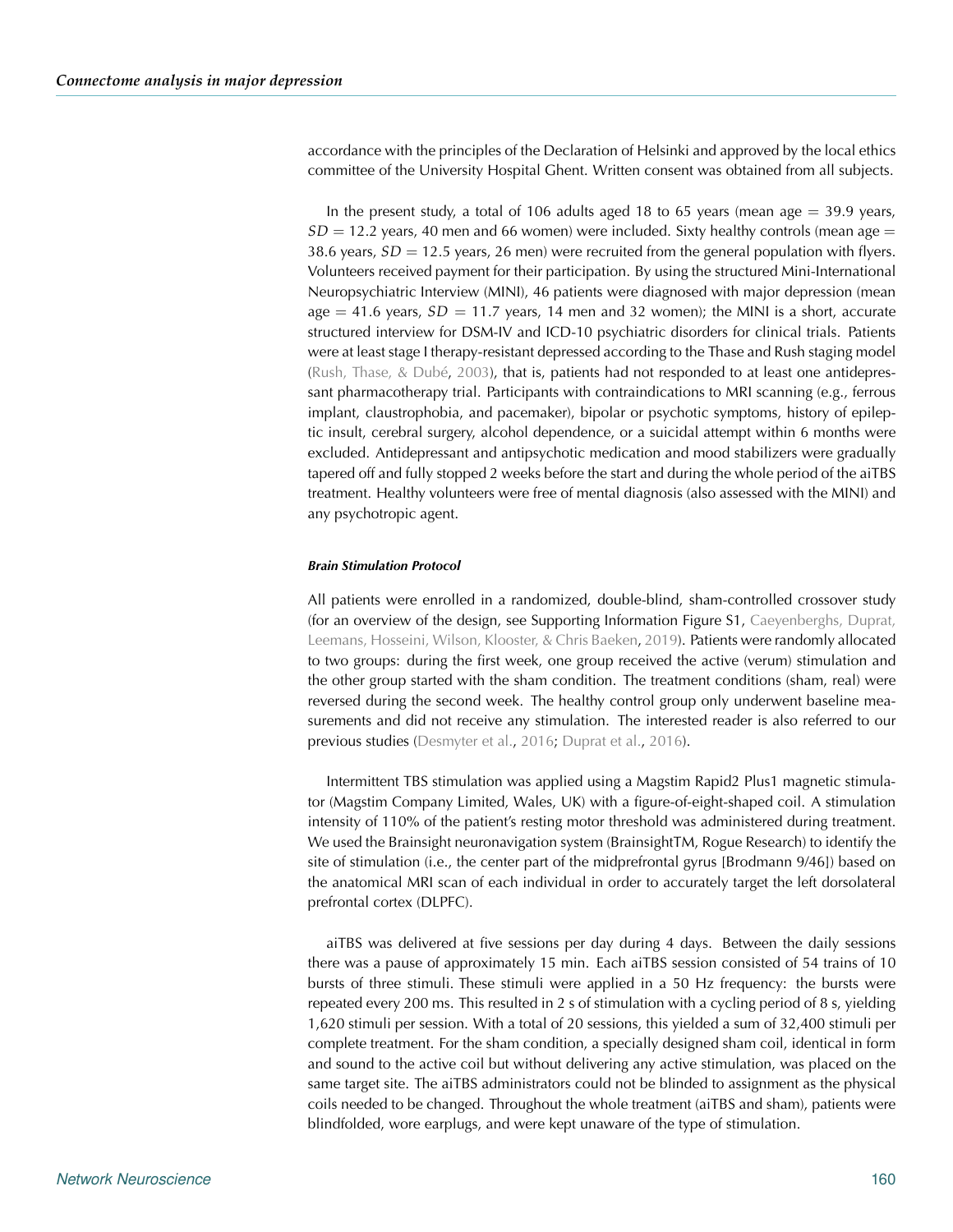To examine depression severity changes, the Hamilton Depression Rating Scale (HDRS; Hamilton, 1967) was administered at three time points (i.e., at baseline  $[T_1]$ , after the first week of stimulation  $[T_2]$ , and after the second week of stimulation  $[T_3]$ ) by an independent rater, blind to the treatment condition.

#### *MRI Data Acquisition*

MR examination was performed on a Siemens 3T TrioTim MRI scanner (Siemens, Erlangen, Germany) by using a 32-channel head coil at the Ghent Institute of Functional Imaging (University of Ghent). Diffusion images were acquired using a single-shot echo planar imaging (EPI) sequence. The major acquisition parameters included the following: repetition time (TR)  $=$ 8,500 ms, echo time (TE) = 85 ms, voxel size =  $2.0 \times 2.0 \times 2.0$  mm<sup>3</sup>, slice thickness = 2 mm, field of view (FOV) = 244  $\times$  244 mm<sup>2</sup>, matrix size = 122  $\times$  122, 68 contiguous sagittal slices, no gap, scan time  $= 9:14$  min). For each participant, a total of 62 diffusion-weighted images (DWI) were acquired, including two non-diffusion-weighted images ( $b = 0$  s/mm<sup>2</sup>) and 60 diffusion-weighted images ( $b = 800 \text{ s/mm}^2$ ) with 62 noncollinear gradient directions. In addition, we acquired anatomical scans using a 3D-TFE sequence (TR/TE  $=$  2,530 ms/2.58 ms; flip angle = 7 deg; FOV = 220  $\times$  220 mm<sup>2</sup>; resolution = 0.9  $\times$  0.9  $\times$  0.9 mm<sup>3</sup>; number of slices = 176; TA = 6 min). Of note, scans of the patients were administered at three time points  $(T_1$  at baseline,  $T_2$  after the first week of real/sham aiTBS stimulation, and  $T_3$  after the second week of treatment), while only baseline scans were collected from the healthy control group.



<span id="page-4-0"></span>Figure 1. Overview of the MRI data processing pipeline. First, for each DWI dataset a whole brain deterministic tractography was performed using ExploreDTI. The Desikan-Killiany atlas, consisting of 89 brain regions, was then used to segment the fiber bundles between each pair of ROIs. We next determined the density weight between each pair of regions, resulting in  $89 \times 89$  connectivity matrices. Finally, from the resulting brain network graph metrics were computed.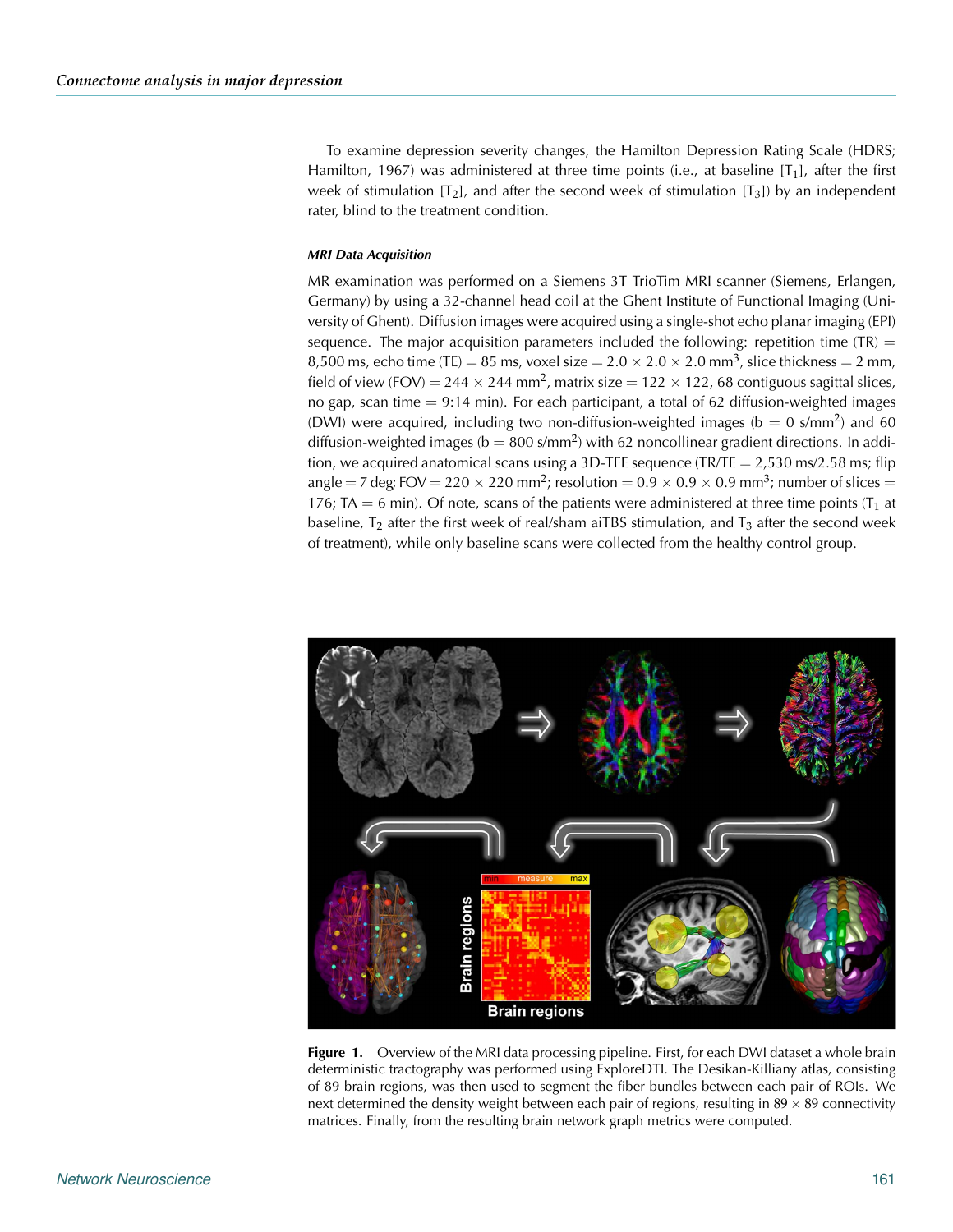#### *MRI Preprocessing*

[Figure 1](#page-4-0) shows the DWI and T1 processing pipeline. FreeSurfer [\(http://surfer.nmr.mgh.harvard.](http://surfer.nmr.mgh.harvard.edu) [edu\)](http://surfer.nmr.mgh.harvard.edu) was used for cortical reconstruction and volumetric segmentation reconstruction of the brain's surface by using a semiautomated approach described in detail elsewhere [\(Fischl et al.](#page-13-6), [2002;](#page-13-6) [Jovicich et al.,](#page-13-7) [2009](#page-13-7)), with the use of additional computing resources from the Multimodal Australian ScienceS Imaging and Visualisation Environment (MASSIVE) cluster at Monash University [\(https://www.massive.org.au/;](https://www.massive.org.au/) [Goscinski et al.,](#page-13-8) [2014](#page-13-8)). Images were processed automatically using the FreeSurfer longitudinal stream [\(Reuter & Fischl](#page-14-15), [2011\)](#page-14-15). Default parameters were used for all processing steps. The results for each subject at each time point were carefully inspected to ensure the accuracy of the skull stripping, segmentation, and cortical surface reconstruction. Poor data quality, such as inclusion of dura in the pial surface after skull stripping, and surface deformations, was revealed in two TRD patients. These T1 datasets were excluded from all further analyses. Finally, the T1.mgz (i.e., the FreeSurfer T1 image) and aparc+aseg.mgz (i.e., image containing ROIs constructed by the FreeSurfer pipeline) files were converted to NIfTI format (T1.nii and aparc+aseg.nii) to be used in further diffusion analyses.

ExploreDTI (v4.8.6) [\(Leemans et al.,](#page-14-16) [2009\)](#page-14-16) was used to process each DWI dataset by using the following multistep-procedure: first, the FreeSurfer T1.nii files were processed using the mask function from ExploreDTI, applying a kernel size of morphological operators of 5 and a threshold of 0.05. Subsequently, diffusion data were corrected for signal drift, subject motion, eddy c[urrent-induced distortions, and susceptibility artifacts](#page-14-17) [\(Irfanoglu et al.](#page-13-9)[,](#page-14-17) [2012](#page-13-9); Leemans & Jones, [2009;](#page-14-17) [Vos et al.](#page-15-5), [2017\)](#page-15-5), with the masked T1.nii files as undistorted (target) scans. The corrected diffusion results were quality checked in every subject. Poor data quality was observed in one patient because of severe head motion (exceeding the size of 1 voxel), and two patients because of artifacts. These DWI data were excluded from further analyses.

The diffusion tensor was estimated from the corrected images with the robust fitting routine REKINDLE [\(Veraart et al.](#page-15-6), [2013;](#page-15-6) [Tax et al.](#page-15-7), [2015](#page-15-7)). To correct for EPI distortions, the DWI were nonrigidly aligned (image contrast during registration is the FA) to the subjects' individual highresolution T1-weighted image, with the deformation field constrained along the phase encoded A-P axis. Whole-brain tractography was reconstructed in the individual T1 space [\(Basser et al.](#page-12-11),  $2000$ ) with a uniform seed point resolution of 2 mm<sup>3</sup>, step size of 1 mm, an angle threshold of 30◦, and FA threshold of 0.2.

#### *Connectome Analyses*

The Desikan–Killiany atlas was also used to derive the nodes for our graph theoretical analyses, [resulting in 89 ROIs in each subject \(see Supporting Information Table S1,](#page-12-10) Caeyenberghs et al., [2019](#page-12-10)). These comprised all cortical ROIs from the Desikan–Killiany atlas (60 cortical areas), plus cerebellum cortex, thalamus proper, caudate, putamen, pallidum, hippocampus, amygdala, accumbens-area and ventral diencephalon (all of them bilateral), and brainstem. Interregional connectivity was then examined by determining the connection density (number of fiber connections per unit surface and normalized for fiber bundle length) between any two nodes (i.e., any two regions of the Desikan–Killiany template; [Hagmann et al.](#page-13-10), [2008](#page-13-10)). The resulting density weight was converted to symmetrical connectivity matrices ( $89 \times 89$  ROIs) and the main diagonal was set to zeros. These matrices were subsequently used for graph theoretical analysis, as discussed in the next section.

Graph theoretical analysis: A mathematical framework for quantifying topological properties of networks.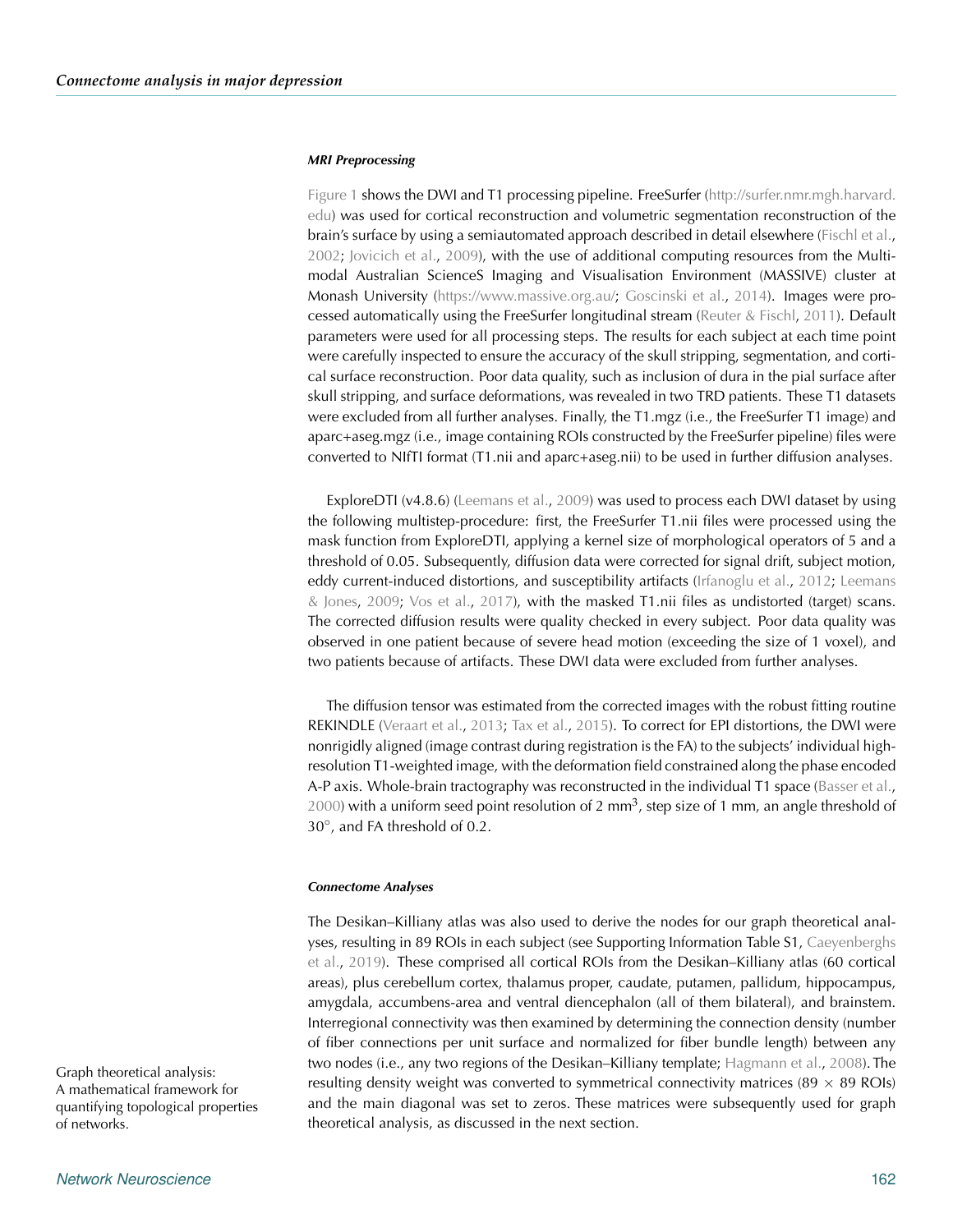#### *Graph Theoretical Analyses*

Analyses of network properties were performed using the Graph Analytical Toolbox version 1.4.1 (GAT; [Hosseini et al.](#page-13-11), [2012a](#page-13-11)), which uses routines of the Brain Connectivity Toolbox for network metrics calculation [\(Rubinov & Sporns,](#page-14-18) [2010\)](#page-14-18).

#### *Cross-Sectional Graph Theoretical Analysis*

*Threshold selection.* To allow comparison of global network properties between groups and avoid biases associated with using a single threshold [\(van Wijk et al.](#page-15-8), [2010\)](#page-15-8), the matrices were [thresholded at a range of network densities \(Dmin: Dmax\)](#page-12-13) [\(Bassett et al.](#page-12-12)[,](#page-12-13) [2008](#page-12-12); Bernhardt et al., [2011](#page-12-13); [He et al.](#page-13-12), [2008;](#page-13-12) [Hosseini et al.,](#page-13-11) [2012a,](#page-13-11) [2012b](#page-13-13)). Where Dmin was defined as the minimum density above which both of the networks were not fragmented (0.10 for this study), and Dmax was set at 0.20 as after this threshold the graphs became increasingly random.

*Network metrics.* For each threshold, the following global network metrics were extracted: small-worldness, normalized clustering coefficient, normalized shortest path length, global Modularity: efficiency, clustering coefficient, modularity, and assortativity. Additionally, the following four regional network metrics were calculated for each threshold: degree, local efficiency, node betweenness centrality, and clustering coefficient. An explanation for each global and regional network metric can be found in Supporting Information Table S2 [\(Caeyenberghs et al.](#page-12-10), [2019\)](#page-12-10). All network metrics were compared with the corresponding values obtained and averaged from 20 rand[om networks with the same number of nodes, edges, and degree distribution \(](#page-13-14)Hosseini & Kesler, [2013](#page-13-14)).

> *Group comparisons global network metrics.* Nonparametric permutation testing (5,000 repetitions) was used to determine the statistical significance of between-group differences, controlling for age [\(He et al.,](#page-13-12) [2008;](#page-13-12) [Hosseini et al.,](#page-13-13) [2012b\)](#page-13-13). In each permutation, the connectivity matrices of each participant were randomly reassigned to one of the two groups (TRD, controls) so that each randomized group had the same number of subjects as the original groups. Then, an association matrix was obtained for each randomized group. These association matrices were then normalized, and network measures were calculated for each network at each density and summarized using area under the curve (AUC) [\(Hosseini et al.,](#page-13-13) [2012b\)](#page-13-13). This resulted in a null distribution of differences, against which the *p* values of the actual differences in the curve functions obtained by comparing controls and TRD patients were computed. This nonparametric permutation test based on AUC inherently accounts for multiple comparisons across the range of densities [\(Bassett et al.,](#page-12-14) [2011;](#page-12-14) [Singh et al.](#page-14-7), [2013\)](#page-14-7).

> *Group comparisons regional network metrics.* The same permutation procedure was used to test the significance of the between-group differences in regional network measures, that is, comparing the AUC of the regional network measures over the specified density range. The *p* values reported for regional differences between groups were false discovery rate (FDR) corrected for multiple comparisons, with a statistical threshold of *p* < .05.

#### *Hub Analysis*

Finally, we also performed a qualitative hub analysis. The nodes with the largest betweenness centrality were considered to be the most important regions in the brain network (hubs). Hubs

Subdivisions of the network in groups of nodes with many links to nodes within the group and few links to nodes outside the group.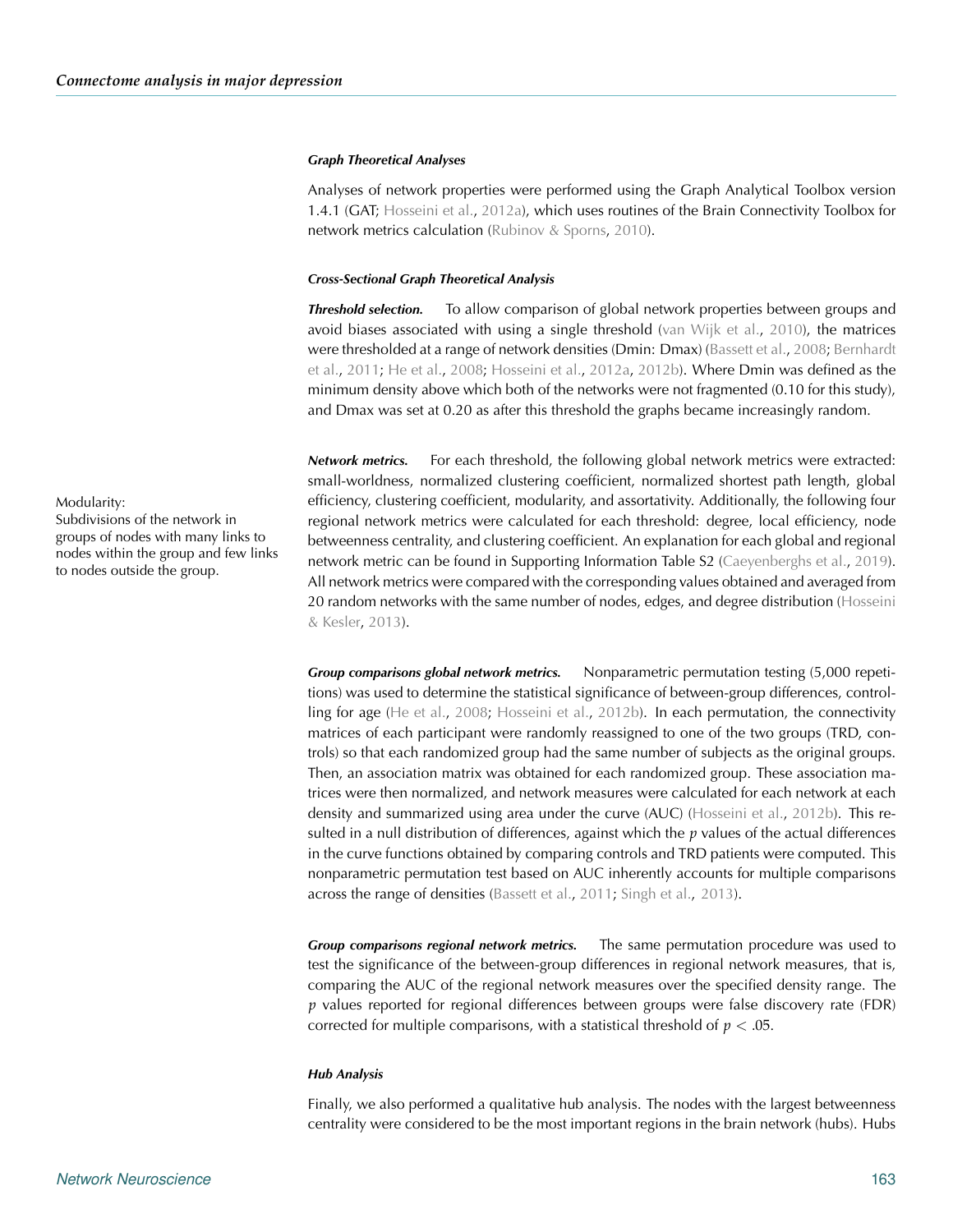are essential for coordinating brain functions through their connectivity with various brain regions [\(Cole et al.,](#page-12-15) [2010\)](#page-12-15) and facilitate efficient communication across the network. In the present study, a node was considered to be a hub if its regional betweenness centrality was 2 *SD* higher than the mean betweenness centrality of the network. The hubs were quantified based on the AUC of the betweenness centrality in the specified density range.

#### *Longitudinal Graph Theoretical Analyses*

Longitudinal graph analysis was performed with the Graph Analysis Toolbox, version 1.4.1 [\(Amidi et al.](#page-12-16), [2017](#page-12-16)), using the following procedure: first, networks were normalized by the mean network strength, and the following global network metrics were quantified for the normalized networks at each time point: betweenness centrality, normalized clustering coefficient, normalized path length, small-worldness, global efficiency, local efficiency, and modularity. These network metrics were then extracted for further analyses with general linear models (see below Statistical Analyses).

#### *Statistical Analyses*

For the baseline analyses (controls vs. TRD patients, order 0 vs. order 1 TRD patients) group comparisons on demographic variables (i.e., age) were performed with *t* tests for continuous variables, and  $\chi^2$  analyses for categorical variables (i.e., gender). Within the group of TRD patients only, a repeated-measures ANOVA was conducted on HDRS scores and longitudinal graph metrics with Order (2: aiTBS>sham or sham>aiTBS) as between-subject factor and time (3: T1-T3) as within-subject factor. An exploratory analysis was also performed within responders versus nonresponders to examine changes in graph metrics with time, using a 2 (responder vs. nonresponder)  $\times$  3 (time points) repeated-measures ANOVA. Finally, Pearson product correlation coefficients were calculated within each Order (subgroups of TRD patients), between (a) the change in modularity (calculated as the difference score  $T_2-T_1$ ), for which there was a significant order  $\times$  time interaction effect, and (b) change in depression scores, that is, difference in HDRS scores between  $T_1$  and  $T_2$  (delta HDRS score  $T_2$ - $T_1$ ). The *p* values reported for correlations were uncorrected for multiple comparisons with a statistical threshold of  $p < .05$ . These analyses should be considered exploratory.

#### **RESULTS**

#### *Clinical and Demographic Characteristics of the Subjects*

As shown in Supporting Information Table S1 [\(Caeyenberghs et al.,](#page-12-10) [2019](#page-12-10)), there were no significant differences in age  $(t_{(104)} = -1.231, p < 0.221)$  and gender  $\chi^2 = 1.844, p < 0.226$ ) between TRD patients and control subjects. In addition, the results revealed no significant differences in age ( $t_{(44)} = 0.815$ ,  $p < 0.419$ ), gender ( $\chi^2 = 0.199$ ,  $p < 0.754$ ), or pretreatment HDRS scores ( $t_{(44)} = 0.626$ ,  $p < 0.534$ ) between the two groups of TRD patients.

#### *Behavioral Results*

Repeated-measures ANOVA showed a significant decrease of HDRS scores over time,  $F(2, 78) = 32.21$ ,  $p < 0.001$ . Post hoc paired samples *t* tests showed significant reductions in HDRS scores between T<sub>1</sub> and T<sub>2</sub> ( $p < 0.001$ ), and between T<sub>2</sub> and T<sub>3</sub> ( $p < 0.001$ ), indicating that the HDRS score at  $T_2$  (mean = 21.76,  $SD = 5.65$ ) was lower than  $T_1$  (mean = 17.79,  $SD = 6.26$ ), and the HDRS score at T<sub>3</sub> (mean  $= 14.56$ ,  $SD = 6.87$ ) was lower compared with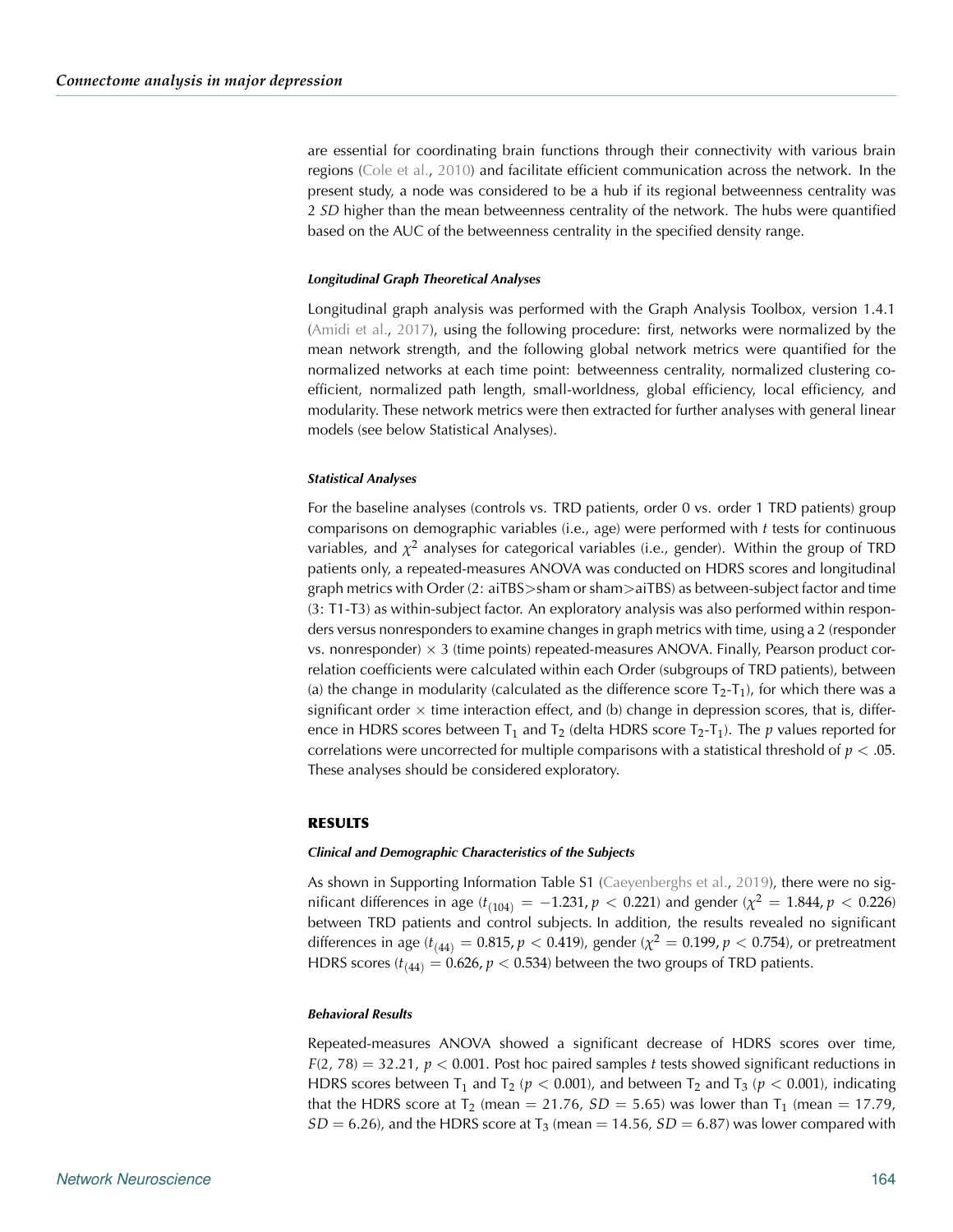$T_2$ . There was no significant effect of the order of treatment (sham>aiTBS vs. aiTBS>sham; *p* < 0.154) and no significant interaction effect (*p* < 0.308). Defining treatment response as a reduction of 50% from baseline HDRS scores, we found 11 responders (27%) at  $T_3$  in the TRD group.

#### *Baseline Group Differences in the Structural Connectome*

We investigated (baseline) between-group differences in global network measures, comparing the AUC for these network measure curves (density range of 0.10:0.01:0.20). Both groups Small-world topology: showed a small-world organization of the structural brain network expressed by a normalized clustering coefficient > 1, normalized path length  $\approx$  1, and small-world index > 1. The structural network of the TRD patients showed a significantly shorter normalized path length  $(p_{AUC} < 0.01)$  compared with the healthy control group. Also, the structural brain networks in TRD patients were characterized by a lower assortativity ( $p_{AUC}$  < 0.035) compared with controls. Group effects were absent in the other global network metrics, including global efficiency ( $p_{AUC} = 0.325$ ), normalized clustering coefficient ( $p_{AUC} = 0.943$ ), small-worldness  $(p_{AUC} = 0.737)$ , local efficiency  $(p_{AUC} = 0.223)$ , modularity  $(p_{AUC} = 0.460)$ , and clustering coefficient ( $p_{AUC} = 0.261$ ).

> Direct comparison of the nodal graph metrics (nodal degree, local efficiency, clustering coefficient, and betweenness centrality) revealed no significant group differences after FDR correction. Results of the nodal analyses using an exploratory threshold of  $p < 0.05$  are re-ported in Supporting Information [\(Caeyenberghs et al.](#page-12-10), [2019\)](#page-12-10).

> Finally, our qualitative analysis of the hub distribution using nodal betweenness centrality revealed that both groups exhibited seven hubs including the bilateral precuneus, bilateral superior frontal gyri, right superior parietal gyrus, left thalamus proper, and brainstem.

#### *Structural Network Alterations with aiTBS Stimulation*

The  $2 \times 3$  repeated-measures ANOVAs revealed a significant order  $\times$  time interaction effect for modularity,  $F(2, 78) = 3.30$ ,  $p < 0.042$ . However, no significant main effects of order,  $F(1, 39) = 1.301$ ,  $p < 0.261$ , or time  $F(2, 78) = 0.477$ ,  $p < 0.622$ , were found. Post hoc *t* test showed a significant reduction in modularity (i.e., less modular network configuration) from  $T_1$ to  $T_2$  in the order 1 group (aiTBS>sham) ( $p < 0.013$ ), but not in the order 0 group (sham>aiTBS). No significant main effects or significant interaction effects were found for the other global network metrics.

#### *Structural Network Alterations in Responders*

We observed a marginal significant responder  $\times$  time interaction effect on betweenness centrality,  $F(2, 78) = 3.07$ ,  $p < 0.052$ . The main effects of responder,  $F(2, 39) = 0.002$ ,  $p < 0.964$ , and time,  $F(2, 78) = 1.558$ ,  $p < 0.217$ , were not significant. Post hoc tests revealed marginally increased values of betweenness centrality in the group of responders at  $T_3$  compared with  $T_1$  $(p < 0.072)$ .

#### *Correlations Between Changes in the Structural Connectome and Changes in Depression Severity Scores*

The analyses of correlations between the significant change in modularity from  $T_1$  to  $T_2$  and the changes in depression scores on the HDRS between  $T_1$  and  $T_2$  showed no direct associations (order 1 group [aiTBS>sham]:  $r = 0.208, p < 0.379$ ; order 0 group [sham> aiTBS]:  $r =$  $-0.032, p < 0.889$ ).

Close local clustering of connections between neighboring nodes but a short path length between any distant pair of nodes caused by relatively few long-range connections.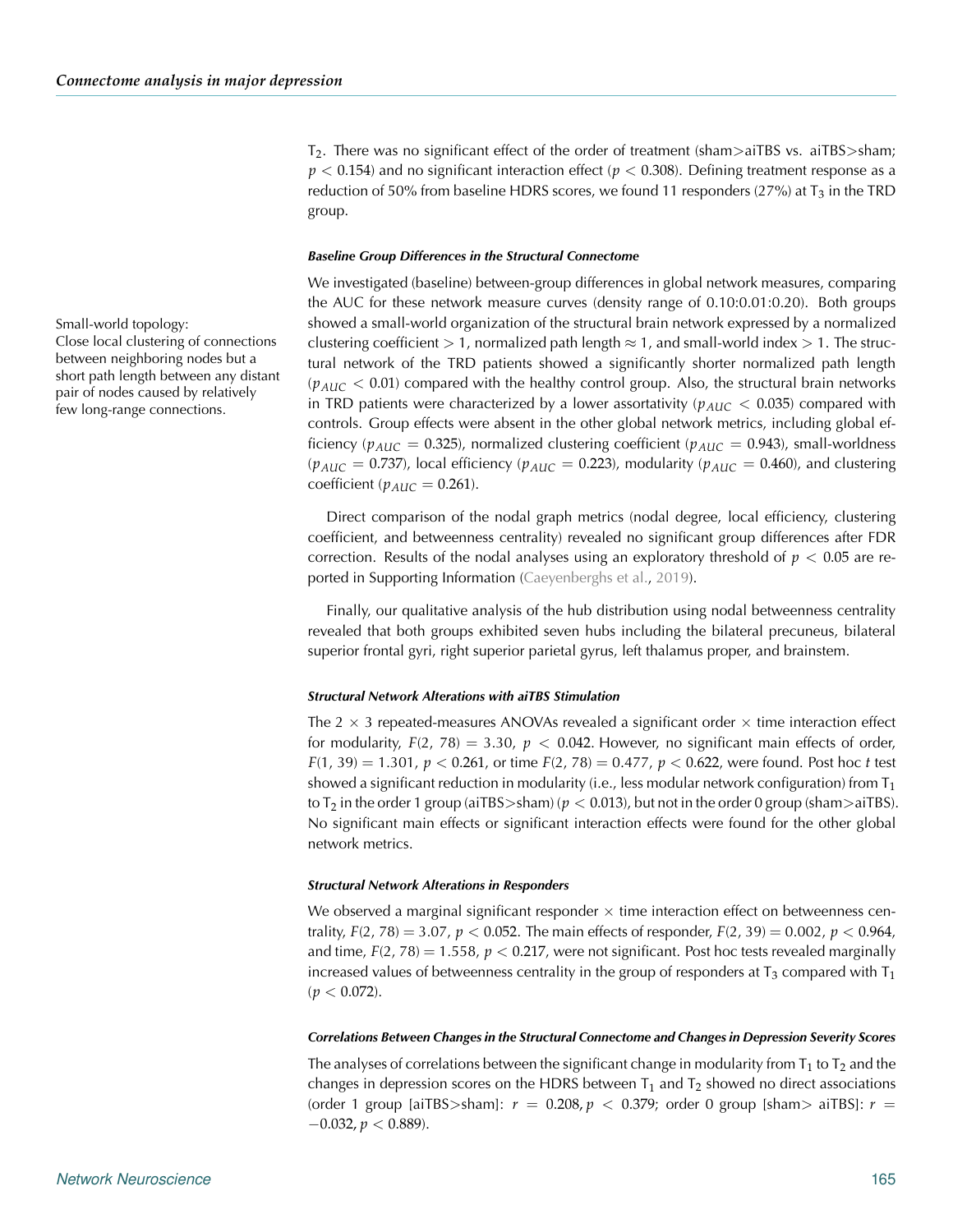#### **DISCUSSION**

This study addressed the broad issue of whether graph theory and its metrics can be used to map the clinical effects of accelerated brain stimulation protocols on major depression. Specifically, ours was the first study to explore aiTBS-induced changes in the structural connectome of patients with TRD by using a well-controlled clinical trial design. Results showed immediate reductions in depression severity symptoms. Moreover, our graph theoretical analyses revealed modularity changes after 4 days of active stimulation, which suggests decreased functional segregation of the patients' structural brain networks. This is consistent with our clinical findings in this cohort, where depression severity scores further declined 2 weeks after the aiTBS treatment protocol [\(Duprat et al.](#page-12-4), [2016\)](#page-12-4).

#### *Clinical Findings*

The positive impact of accelerated stimulation paradigms on depression severity is consistent with our own earlier studies [\(Baeken et al.](#page-12-2), [2013;](#page-12-2) [Duprat et al.](#page-12-4), [2016\)](#page-12-4) and others work in related psychiatric disorders, such as unipolar depression [\(Hadley et al.](#page-13-15), [2011](#page-13-15); [Holtzheimer et al.](#page-13-1), [2010\)](#page-13-1) and suicidal patients [\(Desmyter et al.,](#page-12-3) [2016;](#page-12-3) [George et al.](#page-13-16), [2014](#page-13-16)). Although, in the present study the observed reduction in depressive symptoms was unrelated to active or sham stimulation, as revealed by a nonsignificant interaction effect between order and time for the HDRS scores (see also limitations section). The clinical analysis of the Hamilton scale (i.e., defining treatment response as a reduction of 50% from baseline HDRS scores) showed for the 41 included patients at the end of the 2-week study protocol (T3) 11 as clinical responders (27%), with only 7 in remission (17%) (defined as a HDRS scorer  $\leq$  7). Importantly, 2 weeks after the iTBS trial at T4 the amount of clinical responders  $(n = 17)$  mounted up to 41%. Twelve patients were here also considered in remission (29%). These observations indicate delayed clinical responses to aiTBS treatment. It is important to investigate whether the change in depressive scores meets the criteria for a clinically important difference, besides analyzing statistically significant differences.

#### *Baseline Connectome Analyses*

In this study, we also investigated white matter networks of TRD patients and healthy controls by using diffusion MRI tractography and graph theoretical approaches. Although small-world properties were present for both the control and TRD group, the topological architecture of the structural networks was significantly altered in patients with TRD. First, normalized path length, which is a measure of functional integration (i.e., ability to rapidly combine specialized information from distributed brain regions; [Rubinov & Sporns](#page-14-18), [2010](#page-14-18)) was altered in TRD. Notably, normalized clustering coefficient, which is a measure of functional segregation (i.e., the ability of specialized processes to occur within highly interconnected groups of brain regions), was not affected in TRD patients. Therefore, our results suggest a preservation of the efficiency of local information transfer and processing and an impairment of global integration, likely to reflect a reduced competence in information exchange between distant brain areas. This is also supported by the lower assortativity we found in TRD patients. Second, compared with controls, our TRD patients showed lower network assortativity. In assortative networks, nodes with many connections tend to be connected to other nodes with many connections, and nodes with low connections are linked to other low-connection nodes [\(Newman](#page-14-19), [2002\)](#page-14-19). When network hubs are abnormally clustered and connected to low-degree nodes, assortativity drops and the structural network is less efficiently wired [\(Newman,](#page-14-19) [2002\)](#page-14-19). Abnormalities of assortativity similar to those we have found in TRD have been described in patients with multiple sclerosis [\(Kocevar et al.,](#page-13-17) [2016](#page-13-17); [Rocca et al.](#page-14-20), [2016](#page-14-20)).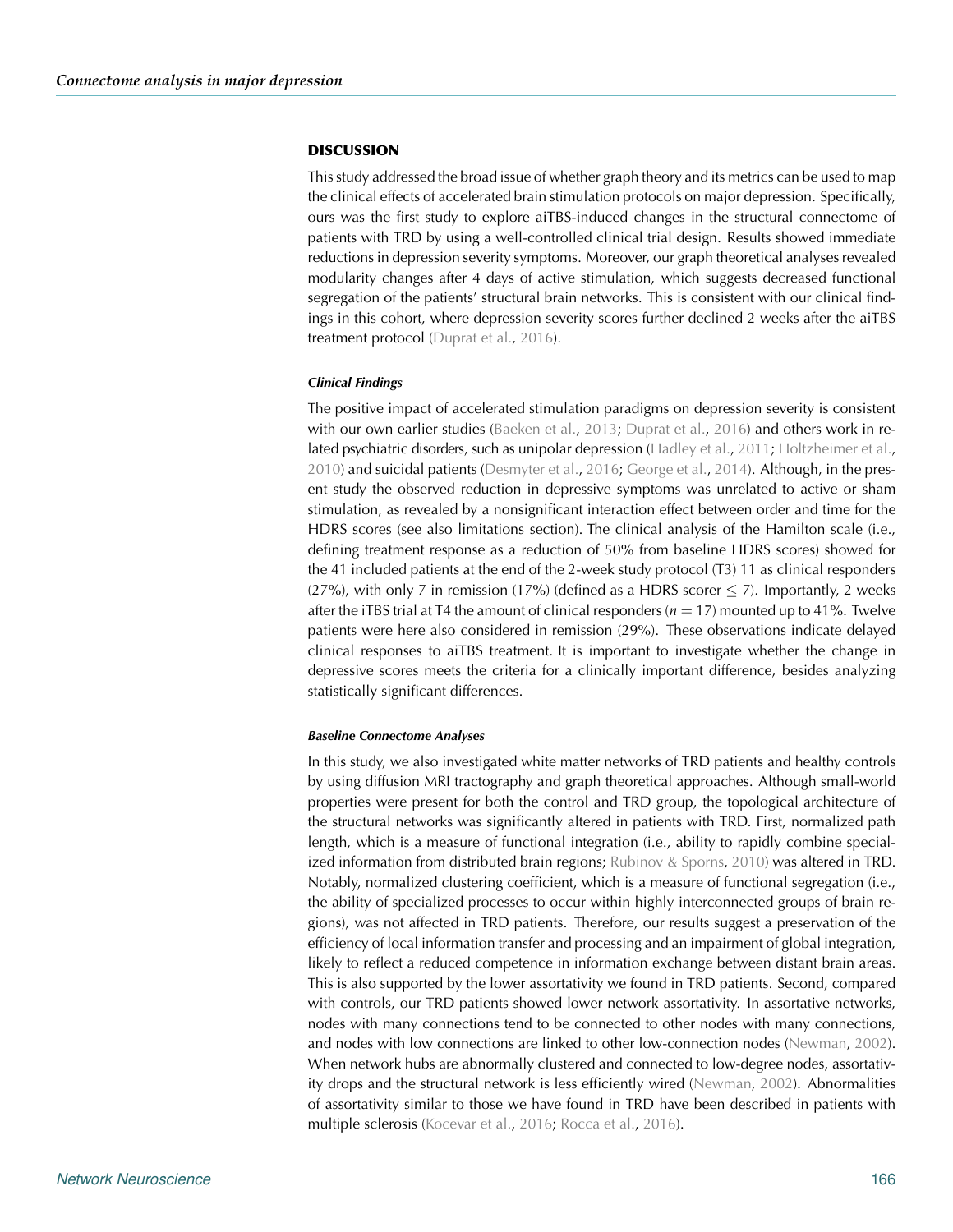In short, our global network analysis of TRD networks suggests a reduction in the balance between network segregation and integration and a loss of efficiency in information exchange between both close and distant regions. This is not in contradiction to former research where it has been reported that network dysfunctions may contribute to cognitive and affective abnor-malities in MDD [\(Kaiser et al.,](#page-13-3) [2015\)](#page-13-3). However, mixed findings in global network metrics have been obtained in previous diffusion MRI studies examining whole-brain white matter networks in depression. For example, [Bai et al.](#page-12-17) [\(2012](#page-12-17)) showed comparable disrupted global properties of structural networks, including reduced network strength and increased path length in remitted geriatric depression ( $N = 35$ ). Conversely, studies by [Korgaonkar et al.](#page-14-10) [\(2014](#page-14-10)) and [Qin et al.](#page-14-8) [\(2014](#page-14-8)) found no significant group differences on graph measures in patients with MDD. Differences in type of depression, parcellation scheme (the automated anatomical labeling atlas, Desikan–Killiany atlas), tractography algorithm (deterministic, probabilistic), and analysis methods (network-based statistical analysis vs. graph theoretical analyses) are likely to account for differences between ours and previous results.

#### *aiTBS Influences Modularity in TRD Patients*

Our longitudinal graph analyses revealed modularity changes after 4 days of real stimulation. Specifically, we observed a less modular network configuration in the order 1 group (aiTBS $>$ sham) from  $T_1$  to  $T_2$ . Modularity is a ubiquitous property of complex, large-scale brain networks. Modularity implies that the network is composed of a set of modules each comprising nodes that are densely connected to each other and sparsely connected to nodes in other modules [\(Newman & Girvan,](#page-14-21) [2004](#page-14-21)). It is possible that these transient changes in (modular) network configuration may be necessary for improvements in depressive symptoms in TRD. Our finding here also complements other experimental studies of learning and behavioral plasticity that show modularity to be predictive of cognitive effort and learning success [\(Bassett et al.](#page-12-14), [2011](#page-12-14); [Bola & Sabel](#page-12-18), [2015](#page-12-18); [Kitzbichler et al.,](#page-13-18) [2011;](#page-13-18) [Stevens et al.](#page-15-9), [2012](#page-15-9)). For example, a MEG study by [Kitzbichler et al.](#page-13-18) [\(2011\)](#page-13-18) showed a less modular network configuration during the performance of an effortful 2-back verbal working memory task in healthy adults  $(N = 13)$ .

Important to note, we observed the network effect in one group only (active stimulation first). We could not replicate our modularity findings in the second group (sham stimulation first). Although, a marginal significant interaction effect for modularity was observed between  $T_2$  and  $T_3$ , the decreased modularity was only valid for the time interval  $T_1$ - $T_2$ . We suggest that a carryover effect has biased our connectome results of our clinical trial. To overcome this issue, one should leave sufficient time (months) between the active and the sham aiTBS treatment or vice versa, which will be difficult to accept on ethical grounds, leaving TRD patients without proper treatment.

#### *Relationship Between Improvements in Depressive Symptoms and Changes in the Structural Connectome*

No correlations were found between changes on depression severity and the degree of change of modularity. We observed nonsignificant correlations between change in the HDRS and change in modularity in the TRD subgroups (order 0, order 1). In other words, network changes did not correspond directly with clinical improvements, which may have been due to nonspecific neural responses to brain stimulation. Another explanation is that the accelerated brain stimulation protocol may have triggered changes in brain structure, but not necessarily in a way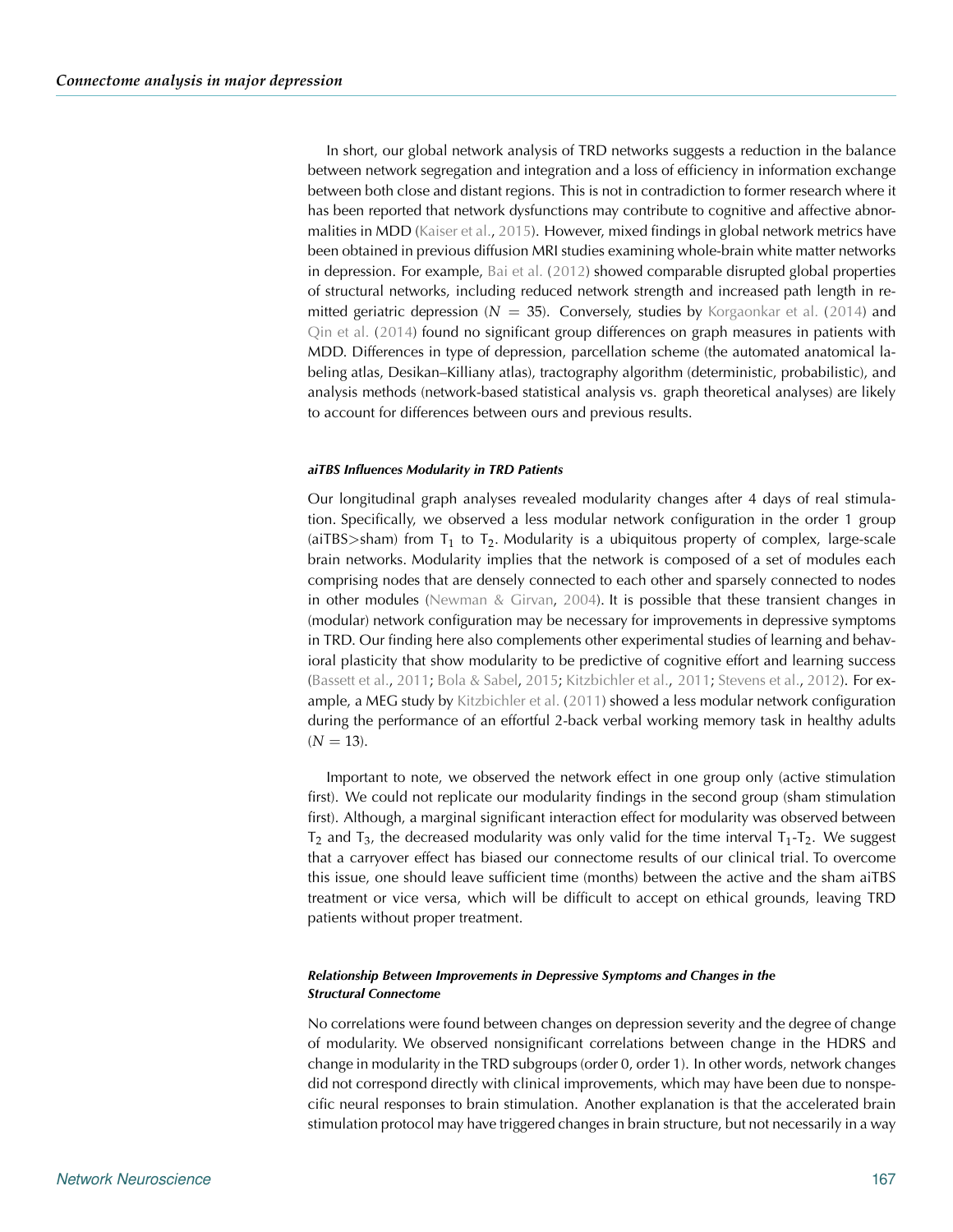that covaried significantly with ratings of depression. Negative findings may also suggest that the network metrics affected by brain stimulation may not underpin clinical changes. Nonlinear modeling techniques may further clarify relationships between connectome and clinical changes with brain stimulation. Last, it could also be that the current scanning assessment was too short to detect modularity changes, as additional significant clinical improvement was observed 2 weeks after the aiTBS treatment [\(Duprat et al.](#page-12-4), [2016](#page-12-4)).

The observed reduction in depressive symptoms was unrelated to active or sham stimulation. This result is consistent with previous studies revealing clinical improvements after sham stimulation [\(Duecker, de Graaf, Jacobs, & Sack,](#page-12-19) [2013;](#page-12-19) [Duecker & Sack,](#page-12-20) [2015;](#page-12-20) [Opitz et al.](#page-14-22), [2015\)](#page-14-22), suggesting by some authors that this is part of its effect [\(Razza et al.,](#page-14-23) [2018](#page-14-23)). Although our sham procedure involved a specially designed placebo coil completely similar to the real one, which did not induce any electric fields in the human cortex, this procedure is not a pure reproduction of real rTMS, given the possible differences in skin sensations. However, clearcut sham rTMS procedures are not available yet [\(Baeken et al.](#page-12-5), [2014\)](#page-12-5). Nonspecific effects (e.g., TRD patients receiving uncustomary attention during the trial) may also contribute to clinical improvements after sham stimulation. Further research is necessary to investigate the effects of sham stimulation protocols.

The above caveats aside, to our knowledge this is the first study providing evidence of structural connectome changes in response to brain stimulation in TRD. Indeed, earlier research has shed some light as to how accelerated rTMS paradigms influenced local neurobiological changes in TRD patients, with changes in subgenual functional connectivity [\(Baeken et al.](#page-12-5), [2014,](#page-12-5) [2017\)](#page-12-6), metabolism [\(Baeken et al.](#page-12-21), [2015](#page-12-21)), the reward system [\(Duprat et al.](#page-12-4), [2016\)](#page-12-4), and in local GABAergic inhibitory neurotransmission (Baeken, Lefaucheur, & Van Schuerbeek [2017\)](#page-12-6). Nevertheless, our current findings substantiate our former assumptions that brain changes related to clinical outcome is already present after only 4 days of stimulation. In the future, we suggest using graph theoretical analysis not only to understand the effect of brain stimulation on brain networks, but also to fine-tune brain stimulation protocols that can target a network of brain areas rather than single brain regions.

#### **AUTHOR CONTRIBUTIONS**

Karen Caeyenberghs: Conceptualization; Formal analysis; Supervision; Writing – original draft; Writing – review & editing. Romain Duprat: Investigation; Project administration; Writing – review & editing. Alexander Leemans: Formal analysis; Methodology; Software; Writing – review & editing. Hadi Hosseini: Formal analysis; Methodology; Software; Writing – review & editing. Peter Wilson: Writing – review & editing. Debby Klooster: Formal analysis; Writing – review & editing. Chris Baeken: Conceptualization; Formal analysis; Funding acquisition; Investigation; Project administration; Writing – review & editing.

#### **FUNDING INFORMATION**

Chris Baeken, Concerted Research Action of Ghent University, Award ID: BOF16/GOA/017. Karen Caeyenberghs, Australian Catholic University [\(http://dx.doi.org/10.13039/501100000990\)](http://dx.doi.org/10.13039/501100000990), supported by an National Health and Medical Research Council Career Development Fellowship and an ACURF Program grant by the Australian Catholic University (ACU). Chris Baeken, Ghent University Multidisciplinary Research Partnership, Award ID: The integrative neuroscience of behavioral control. Peter Wilson, Australian Catholic University [\(http://dx.doi.org/](http://dx.doi.org/10.13039/501100000990) [10.13039/501100000990\)](http://dx.doi.org/10.13039/501100000990), Award ID: ACURF Program grant.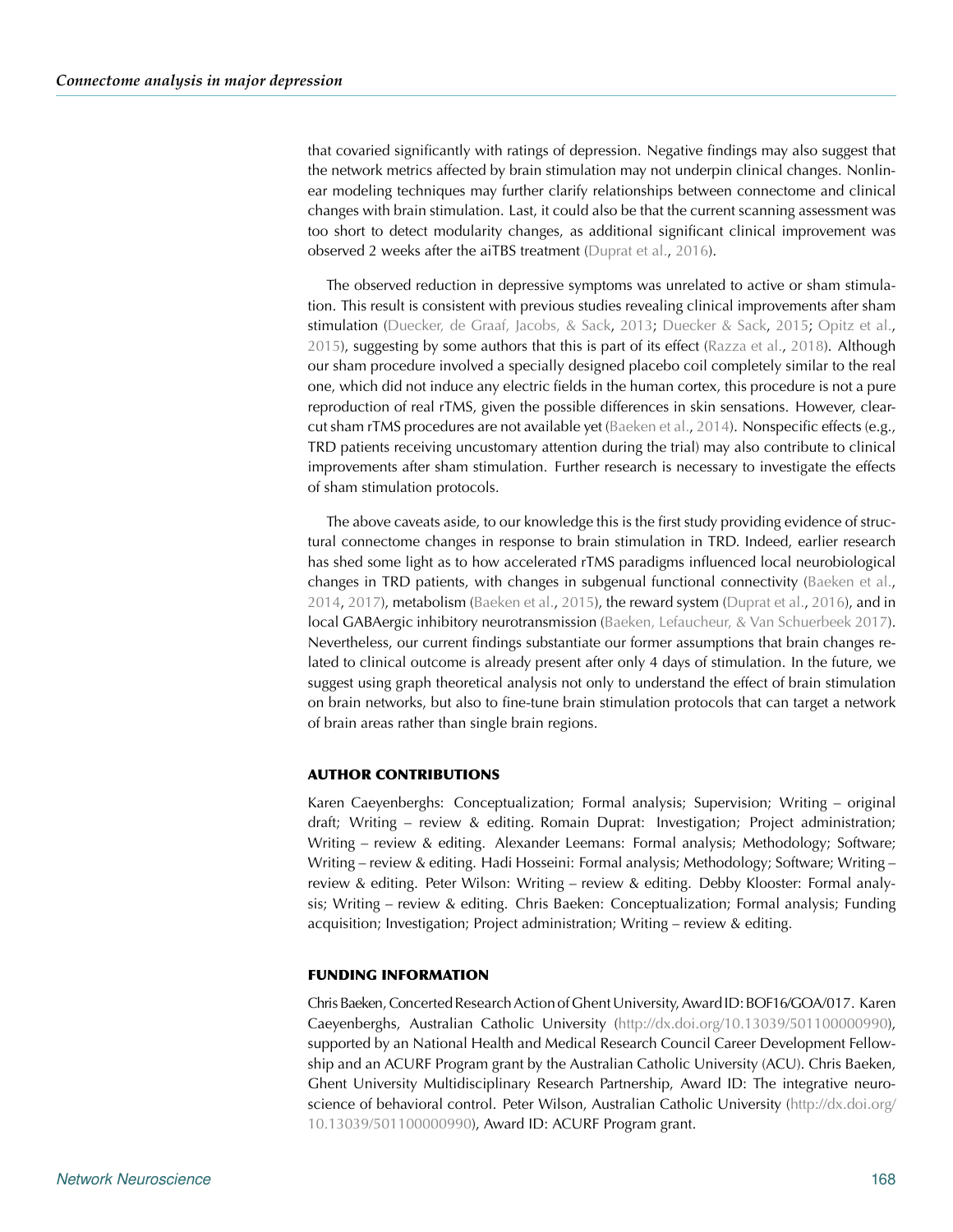#### **REFERENCES**

- <span id="page-12-16"></span>Amidi, A., Hosseini, S. M. H., Leemans, A., Kesler, S. R., Agerbæk, M., Wu, L. M., & Zachariae, R. (2017). Changes in brain structural networks and cognitive functions in testicular cancer patients receiving cisplatin-based chemotherapy. *Journal of the National Cancer Institute*, *109*(12).
- <span id="page-12-6"></span>Baeken, C., Lefaucheur, J. P., & Van Schuerbeek, P. (2017). The impact of accelerated high frequency rTMS on brain neurochemicals in treatment-resistant depression: Insights from 1H MR spectroscopy. *Clinical Neurophysiology*, *128*(9), 1664–1672. [https://doi.org/10.1016/j.clinph.2017.06.243](https://dx.doi.org/10.1016/j.clinph.2017.06.243)
- <span id="page-12-21"></span>Baeken, C., Marinazzo, D., Everaert, H., Wu, G. R., Van Hove, C., Audenaert, K., . . . De Raedt, R. (2015). The impact of accelerated HF-rTMS on the subgenual anterior cingulate cortex in refractory unipolar major depression: Insights from 18FDG PET brain imaging. *Brain Stimulation*, *8*(4), 808–815. [https://doi.org/10.1016/](https://dx.doi.org/10.1016/j.brs.2015.01.415) [j.brs.2015.01.415](https://dx.doi.org/10.1016/j.brs.2015.01.415)
- <span id="page-12-5"></span>Baeken, C., Marinazzo, D., Wu, G. R., Van Schuerbeek, P., De Mey, J., Marchetti, I., . . . De Raedt, R. (2014). Accelerated HF-rTMS in treatment-resistant unipolar depression: Insights from subgenual anterior cingulate functional connectivity. *The World Journal of Biological Psychiatry*, *15*(4), 286–297. [https://doi.org/10.3109/](https://dx.doi.org/10.3109/15622975.2013.872295) [15622975.2013.872295](https://dx.doi.org/10.3109/15622975.2013.872295)
- <span id="page-12-2"></span>Baeken, C., Vanderhasselt, M. A., Remue, J., Herremans, S., Vanderbruggen, N., Zeeuws, D., . . . De Raedt, R. (2013). Intensive HF-rTMS treatment in refractory medication-resistant unipolar depressed patients. *Journal of Affective Disorders*, *151*(2), 625–631. [https://doi.org/10.1016/j.jad.2013.07.008](https://dx.doi.org/10.1016/j.jad.2013.07.008)
- <span id="page-12-17"></span>Bai, F., Shu, N., Yuan, Y., Shi, Y., Yu, H., Wu, D., . . . Zhang, Z. (2012). Topologically convergent and divergent structural connectivity patterns between patients with remitted geriatric depression and amnestic mild cognitive impairment. *The Journal of Neuroscience*, *32*(12), 4307–4318. [https://doi.org/10.1523/](https://dx.doi.org/10.1523/JNEUROSCI.5061-11.2012) [JNEUROSCI.5061-11.2012](https://dx.doi.org/10.1523/JNEUROSCI.5061-11.2012)
- <span id="page-12-11"></span>Basser, P. J., Pajevic, S., Pierpaoli, C., Duda, J., & Aldroubi, A. (2000). In vivo fiber tractography using DT-MRI data. *Magnetic Resonance in Medicine*, *44*(4), 625–632.
- <span id="page-12-12"></span>Bassett, D. S., Bullmore, E., Verchinski, B. A., Mattay, V. S., Weinberger, D. R., & Meyer-Lindenberg, A. (2008). Hierarchical organization of human cortical networks in health and schizophrenia. *The Journal of Neuroscience*, *28*(37), 9239–9248. [https://doi.org/10.1523/JNEUROSCI.1929-08.2008](https://dx.doi.org/10.1523/JNEUROSCI.1929-08.2008)
- <span id="page-12-14"></span>Bassett, D. S., Wymbs, N. F., Porter, M. A., Mucha, P. J., Carlson, J. M., & Grafton, S. (2011). Dynamic reconfiguration of human brain networks during learning. *Proceedings of the National Academy of Sciences of the United States of America*, *108*(18), 7641–7646. [https://doi.org/10.1073/pnas.](https://dx.doi.org/10.1073/pnas.1018985108) [1018985108](https://dx.doi.org/10.1073/pnas.1018985108)
- <span id="page-12-13"></span>Bernhardt, B. C., Chen, Z., He, Y., Evans, A. C., & Bernasconi, N. (2011). Graph-theoretical analysis reveals disrupted small-world organization of cortical thickness correlation networks in temporal lobe epilepsy. *Cerebral Cortex*, *21*(9), 2147–2157. [https://doi.](https://dx.doi.org/10.1093/cercor/bhq291) [org/10.1093/cercor/bhq291](https://dx.doi.org/10.1093/cercor/bhq291)
- <span id="page-12-18"></span>Bola, M., & Sabel, B. A. (2015). Dynamic reorganization of brain functional networks during cognition. *NeuroImage*, *114*, 398–413. [https://doi.org/10.1016/j.neuroimage.2015.03.057](https://dx.doi.org/10.1016/j.neuroimage.2015.03.057)
- <span id="page-12-8"></span>Brakowski, J., Spinelli, S., Dorig, N., Bosch, O. G., Manoliu, A., Holtforth, M. G., & Seifritz, E. (2017). Resting state brain network function in major depression—Depression symptomatology, antidepressant treatment effects, future research. *Journal of Psychiatric Research*, *92*, 147–159. [https://doi.org/10.1016/](https://dx.doi.org/10.1016/j.jpsychires.2017.04.007) [j.jpsychires.2017.04.007](https://dx.doi.org/10.1016/j.jpsychires.2017.04.007)
- <span id="page-12-1"></span>Brunoni, A. R., Chaimani, A., Moffa, A. H., Razza, L. B., Gattaz, W. F., Daskalakis, Z. J., & Carvalho, A. F. (2017). Repetitive transcranial magnetic stimulation for the acute treatment of major depressive episodes: A systematic review with network metaanalysis. *JAMA Psychiatry*, *74*(2), 143–152. [https://doi.org/10.](https://dx.doi.org/ 10.1001/jamapsychiatry.2016.3644) [1001/jamapsychiatry.2016.3644](https://dx.doi.org/ 10.1001/jamapsychiatry.2016.3644)
- <span id="page-12-10"></span>Caeyenberghs, K., Duprat, R., Leemans, A., Hosseini, H., Wilson, P. H., Klooster, D., & Baeken, C. (2019). Supporting information for "Accelerated intermittent theta burst stimulation in major depression induces decreases in modularity: A connectome analysis." *Network Neuroscience*, *3*(1), 157–172. [https://doi.org/](https://dx.doi.org/10.1162/netn_a_00060) [10.1162/netn\\_a\\_00060](https://dx.doi.org/10.1162/netn_a_00060)
- <span id="page-12-9"></span>Chen, V. C., Shen, C. Y., Liang, S. H., Li, Z. H., Hsieh, M. H., Tyan, Y. S., . . . Weng, J. C. (2017). Assessment of brain functional connectome alternations and correlation with depression and anxiety in major depressive disorders. *PeerJ*, *5*, e3147. [https://doi.org/](https://dx.doi.org/10.7717/peerj.3147) [10.7717/peerj.3147](https://dx.doi.org/10.7717/peerj.3147)
- <span id="page-12-15"></span>Cole, M. W., Pathak, S., & Schneider, W. (2010). Identifying the brain's most globally connected regions. *NeuroImage*, *49*(4), 3132–3148. [https://doi.org/10.1016/j.neuroimage.2009.11.001](https://dx.doi.org/10.1016/j.neuroimage.2009.11.001)
- <span id="page-12-0"></span>Conradi, H. J., Ormel, J., & de Jonge, P. (2011). Presence of individual (residual) symptoms during depressive episodes and periods of remission: A 3-year prospective study. *Psychological Medicine*, *41*(6), 1165–1174. [https://doi.org/10.1017/](https://dx.doi.org/10.1017/S0033291710001911) [S0033291710001911](https://dx.doi.org/10.1017/S0033291710001911)
- <span id="page-12-3"></span>Desmyter, S., Duprat, R., Baeken, C., Van Autreve, S., Audenaert, K., & van Heeringen, K. (2016). Accelerated intermittent theta burst stimulation for suicide risk in therapy-resistant depressed patients: A randomized, sham-controlled trial. *Frontiers in Human Neuroscience*, *10*, 480.
- <span id="page-12-7"></span>Drysdale, A. T., Grosenick, L., Downar, J., Dunlop, K., Mansouri, F., Meng, Y., . . . Liston, C. (2017). Resting-state connectivity biomarkers define neurophysiological subtypes of depression. *Nature Medicine*, *23*(1), 28–38. [https://doi.org/10.1038/](https://dx.doi.org/10.1038/nm.4246) [nm.4246](https://dx.doi.org/10.1038/nm.4246)
- <span id="page-12-19"></span>Duecker, F., de Graaf, T. A., Jacobs, C., & Sack, A. T. (2013). Time- and task-dependent non-neural effects of real and sham TMS. *PLoS One*, *8*(9), 1–9. [https://doi.org/10.1371/journal.pone.](https://dx.doi.org/10.1371/journal.pone.0073813) [0073813](https://dx.doi.org/10.1371/journal.pone.0073813)
- <span id="page-12-20"></span>Duecker, F., & Sack, A. T. (2015). Rethinking the role of sham TMS. *Frontiers in Psychology*, *6*, 1–5. [https://doi.org/10.3389/fpsyg.2015.](https://dx.doi.org/10.3389/fpsyg.2015.00210) [00210](https://dx.doi.org/10.3389/fpsyg.2015.00210)
- <span id="page-12-4"></span>Duprat, R., Desmyter, S., Rudi de, R., van Heeringen, K., Van den Abbeele, D., Tandt, H., . . . Baeken, C. (2016). Accelerated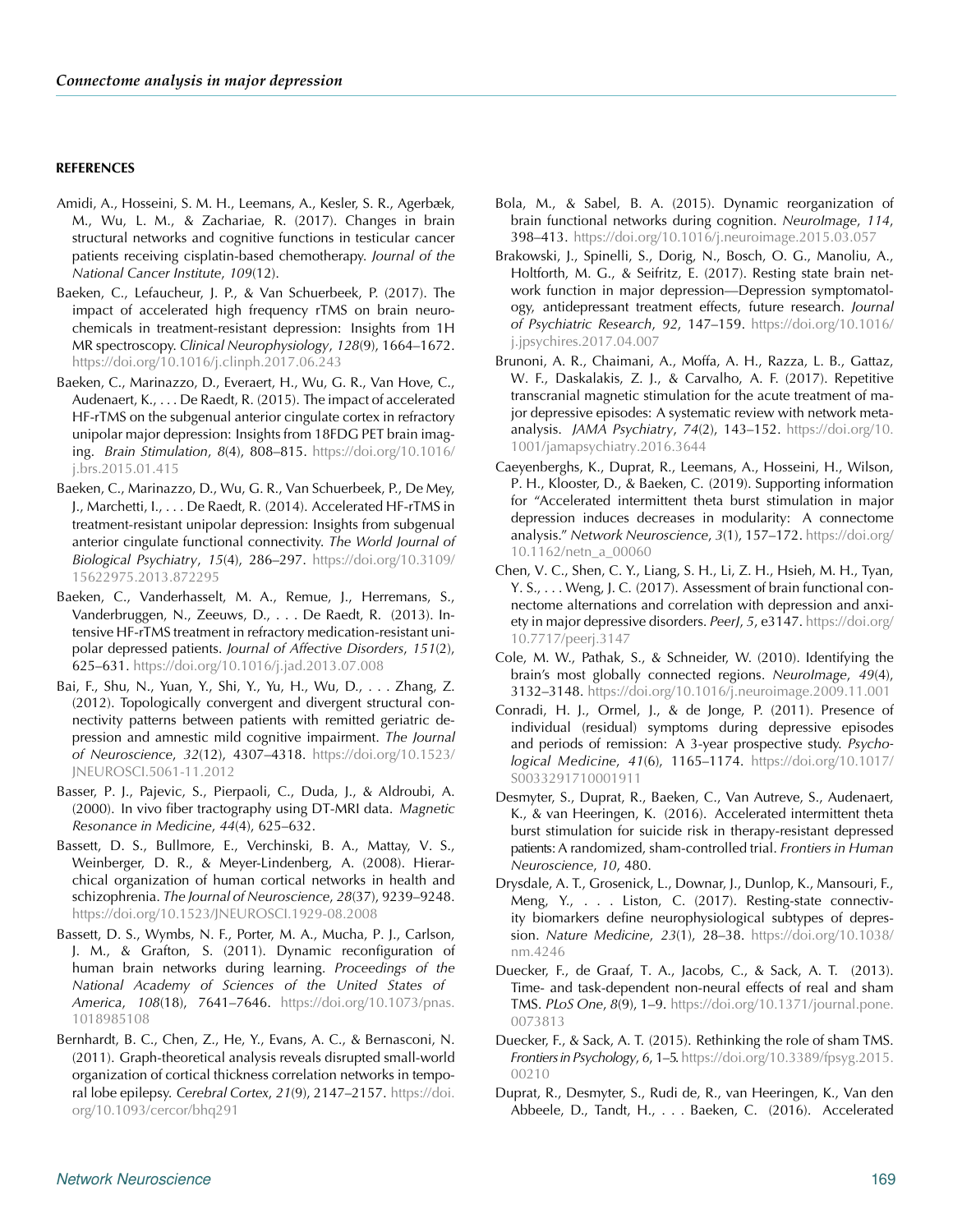intermittent theta burst stimulation treatment in medicationresistant major depression: A fast road to remission? *Journal of Affective Disorders*, *200*, 6–14. [https://doi.org/10.1016/j.jad.](https://dx.doi.org/10.1016/j.jad.2016.04.015) [2016.04.015](https://dx.doi.org/10.1016/j.jad.2016.04.015)

- <span id="page-13-6"></span>Fischl, B., Salat, D. H., Busa, E., Albert, M., Dieterich, M., Haselgrove, C., . . . Dale, A. M. (2002). Whole brain segmentation: Automated labeling of neuroanatomical structures in the human brain. *Neuron*, *33*, 341–355.
- <span id="page-13-2"></span>Fox, M. D., Buckner, R. L., White, M. P., Greicius, M. D., & Pascual-Leone, A. (2012). Efficacy of transcranial magnetic stimulation targets for depression is related to intrinsic functional connectivity with the subgenual cingulate. *Biological Psychiatry*, *72*(7), 595–603. [https://doi.org/10.1016/j.biopsych.2012.](https://dx.doi.org/10.1016/j.biopsych.2012.04.028) [04.028](https://dx.doi.org/10.1016/j.biopsych.2012.04.028)
- Geerts, P. J., Lemmens, G. M., & Baeken, C. (2015). The occurrence of depersonalization symptoms after accelerated HF-rTMS of the left DLPFC in a patient with treatment-resistant depression: A case report. *Brain Stimulation*, *8*(3), 681–682. [https://doi.org/](https://dx.doi.org/10.1016/j.brs.2015.02.010) [10.1016/j.brs.2015.02.010](https://dx.doi.org/10.1016/j.brs.2015.02.010)
- <span id="page-13-16"></span>George, M. S., Raman, R., Benedek, D. M., Pelic, C. G., Grammer, G. G., Stokes, K. T., . . . Stein, M. B. (2014). A two-site pilot randomized 3-D trial of high dose left prefrontal repetitive transcranial magnetic stimulation (rTMS) for suicidal inpatients. *Brain Stimulation*, *7*, 421–431.
- <span id="page-13-4"></span>Gong, Q., & He, Y. (2015). Depression, neuroimaging and connectomics: A selective overview. *Biological Psychiatry*, *77*(3), 223–235. [https://doi.org/10.1016/j.biopsych.2014.08.009](https://dx.doi.org/10.1016/j.biopsych.2014.08.009)
- <span id="page-13-8"></span>Goscinski, W. J., McIntosh, P., Felzmann, U., Maksimenko, A., Hall, C. J., Gureyev, T., . . . Egan, G. F. (2014). The multimodal Australian ScienceS Imaging and Visualization Environment (MASSIVE) high performance computing infrastructure: Applications in neuroscience and neuroinformatics research. *Frontiers in Neuroinformatics*, *8*, 1–13. [https://doi.org/10.3389/](https://dx.doi.org/10.3389/fninf.2014.00030) [fninf.2014.00030](https://dx.doi.org/10.3389/fninf.2014.00030)
- <span id="page-13-5"></span>Guo, H., Cao, X., Liu, Z., Li, H., Chen, J., & Zhang, K. (2012). Machine learning classifier using abnormal brain network topologicalmetrics in major depressive disorder. *Neuroreport*, *23*(17), 1006–1011. [https://doi.org/10.1097/WNR.0b013e32835a650c](https://dx.doi.org/10.1097/WNR.0b013e32835a650c)
- Guo, H., Cheng, C., Cao, X., Xiang, J., Chen, J., & Zhang, K. (2014). Resting-state functional connectivity abnormalities in first-onset unmedicated depression. *Neural Regeneration Research*, *9*(2), 153–163. [https://doi.org/10.4103/1673-5374.125344](https://dx.doi.org/10.4103/1673-5374.125344)
- <span id="page-13-15"></span>Hadley, D., Anderson, B. S., Borckardt, J. J., Arana, A., Li, X., Nahas, Z., & George, M. S. (2011). Safety, tolerability, and effectiveness of high doses of adjunctive daily left prefrontal repetitive transcranial magnetic stimulation for treatment-resistant depression in a clinical setting. *Journal of ECT*, *27*(1), 18–25. [https://doi.org/](https://dx.doi.org/10.1097/YCT.0b013e3181ce1a8c) [10.1097/YCT.0b013e3181ce1a8c](https://dx.doi.org/10.1097/YCT.0b013e3181ce1a8c)
- <span id="page-13-10"></span>Hagmann, P., Cammoun, L., Gigandet, X., Meuli, R., Honey, C. J., Wedeen, V. J., & Sporns, O. (2008). Mapping the structural core of human cerebral cortex. *PLoS Biology*, *6*(7), 1479–1493. [https://doi.org/10.1371/journal.pbio.0060159](https://dx.doi.org/10.1371/journal.pbio.0060159)
- Hamilton, M. (1967). Development of a rating scale for primary depressive illness. *The British Journal of Social and Clinical Psychology*, *6*(4), 278–296.
- <span id="page-13-12"></span>He, Y., Chen, Z., & Evans, A. (2008). Structural insights into aberrant topological patterns of large-scale cortical networks in

Alzheimer's disease. *Journal of Neuroscience*, *28*(18), 4756–4766. [https://doi.org/10.1523/jneurosci.0141-08.2008](https://dx.doi.org/10.1523/jneurosci.0141-08.2008)

- <span id="page-13-1"></span>Holtzheimer, P. E., McDonald, W. M., Mufti, M., Kelley, M. E., Quinn, S., Corso, G., & Epstein, C. M. (2010). Accelerated repetitive transcranial magnetic stimulation for treatment-resistant depression. *Depression and Anxiety*, *27*(10), 960–963. [https://](https://dx.doi.org/10.1002/da.20731) [doi.org/10.1002/da.20731](https://dx.doi.org/10.1002/da.20731)
- <span id="page-13-11"></span>Hosseini, S. M., Hoeft, F., & Kesler, S. R. (2012). GAT: A graphtheoretical analysis toolbox for analyzing between-group differences in large-scale structural and functional brain networks. *PLoS One*, *7*(7), 1–15.
- <span id="page-13-14"></span>Hosseini, S. M., & Kesler, S. R. (2013). Influence of choice of null network on small-world parameters of structural correlation networks. *PLoS One*, *8*(6), e67354. [https://doi.org/10.1371/journal.](https://dx.doi.org/10.1371/journal.pone.0067354) [pone.0067354](https://dx.doi.org/10.1371/journal.pone.0067354)
- <span id="page-13-13"></span>Hosseini, S. M., Koovakkattu, D., & Kesler, S. R. (2012). Altered small-world properties of gray matter networks in breast cancer. *BMCNeurology*, *12*, 28. [https://doi.org/10.1186/1471-2377-12-28](https://dx.doi.org/10.1186/1471-2377-12-28)
- <span id="page-13-0"></span>Huang, C. C., Su, T. P., & Wei, I. H. (2005). Repetitive transcranial magnetic stimulation for treating medication-resistant depression in Taiwan: a preliminary study. *Journal of the Chinese Medical Association*, *68*(5), 210–215.
- Huang, Y. Z., Cammoun, L., Gigandet, X., Meuli, R., Honey, C. J., Wedeen, V. J., & Sporns, O. (2005). Theta burst stimulation of the human motor cortex. *Neuron*, *45*(2), 201–206.
- <span id="page-13-9"></span>Irfanoglu, M. O., Walker, L., Sarlls, J., Marenco, S., & Pierpaoli, C. (2012). Effects of image distortions originating from susceptibility variations and concomitant fields on diffusion MRI tractography results. *NeuroImage*, *61*(1), 275–288. [https://doi.org/10.1016/](https://dx.doi.org/10.1016/j.neuroimage.2012.02.054) [j.neuroimage.2012.02.054](https://dx.doi.org/10.1016/j.neuroimage.2012.02.054)
- <span id="page-13-7"></span>Jovicich, J., Czanner, S., Han, X., Salat, D., van der Kouwe, A., Quinn, B., . . . Fischl, B. (2009). MRI-derived measurements of human subcortical, ventricular and intracranial brain volumes: Reliability effects of scan sessions, acquisition sequences, data analyses, scanner upgrade, scanner vendors and field strengths. *NeuroImage*, *46*(1), 177–192. [https://doi.org/10.](https://dx.doi.org/10.1016/j.neuroimage.2009.02.010) [1016/j.neuroimage.2009.02.010](https://dx.doi.org/10.1016/j.neuroimage.2009.02.010)
- <span id="page-13-3"></span>Kaiser, R. H., Andrews-Hanna, J. R., Wager, T. D., & Pizzagalli, D. A. (2015). Large-scale network dysfunction in major depressive disorder: A meta-analysis of resting-state functional connectivity. *JAMA Psychiatry*, *72*(6), 603–611. [https://doi.org/10.1001/](https://dx.doi.org/10.1001/jamapsychiatry.2015.0071) [jamapsychiatry.2015.0071](https://dx.doi.org/10.1001/jamapsychiatry.2015.0071)
- Kesler, S., Hadi Hosseini, S. M., Heckler, C., Janelsins, M., Palesh, O., Mustian, K., & Morrow, G. (2013). Cognitive training for improving executive function in chemotherapy-treated breast cancer survivors. *Clinical Breast Cancer*, *13*(4), 299–306. [https://](https://dx.doi.org/10.1016/j.clbc.2013.02.004) [doi.org/10.1016/j.clbc.2013.02.004](https://dx.doi.org/10.1016/j.clbc.2013.02.004)
- <span id="page-13-18"></span>Kitzbichler, M. G., Henson, R. N., Smith, M. L., Nathan, P. J., & Bullmore, E. T. (2011). Cognitive effort drives workspace configuration of human brain functional networks. *Journal of Neuroscience*, *31*(22), 8259–8270. [https://doi.org/10.1523/](https://dx.doi.org/10.1523/JNEUROSCI.0440-11.2011) [JNEUROSCI.0440-11.2011](https://dx.doi.org/10.1523/JNEUROSCI.0440-11.2011)
- <span id="page-13-17"></span>Kocevar, G., Stamile, C., Hannoun, S., Cotton, F., Vukusic, S., Durand-Dubief, F., & Sappey-Marinier, D. (2016). Graph theorybased brain connectivity for automatic classification of multiple sclerosis clinical courses. *Frontiers in Neuroscience*, *10*. [https://](https://dx.doi.org/10.3389/fnins.2016.00478) [doi.org/10.3389/fnins.2016.00478](https://dx.doi.org/10.3389/fnins.2016.00478)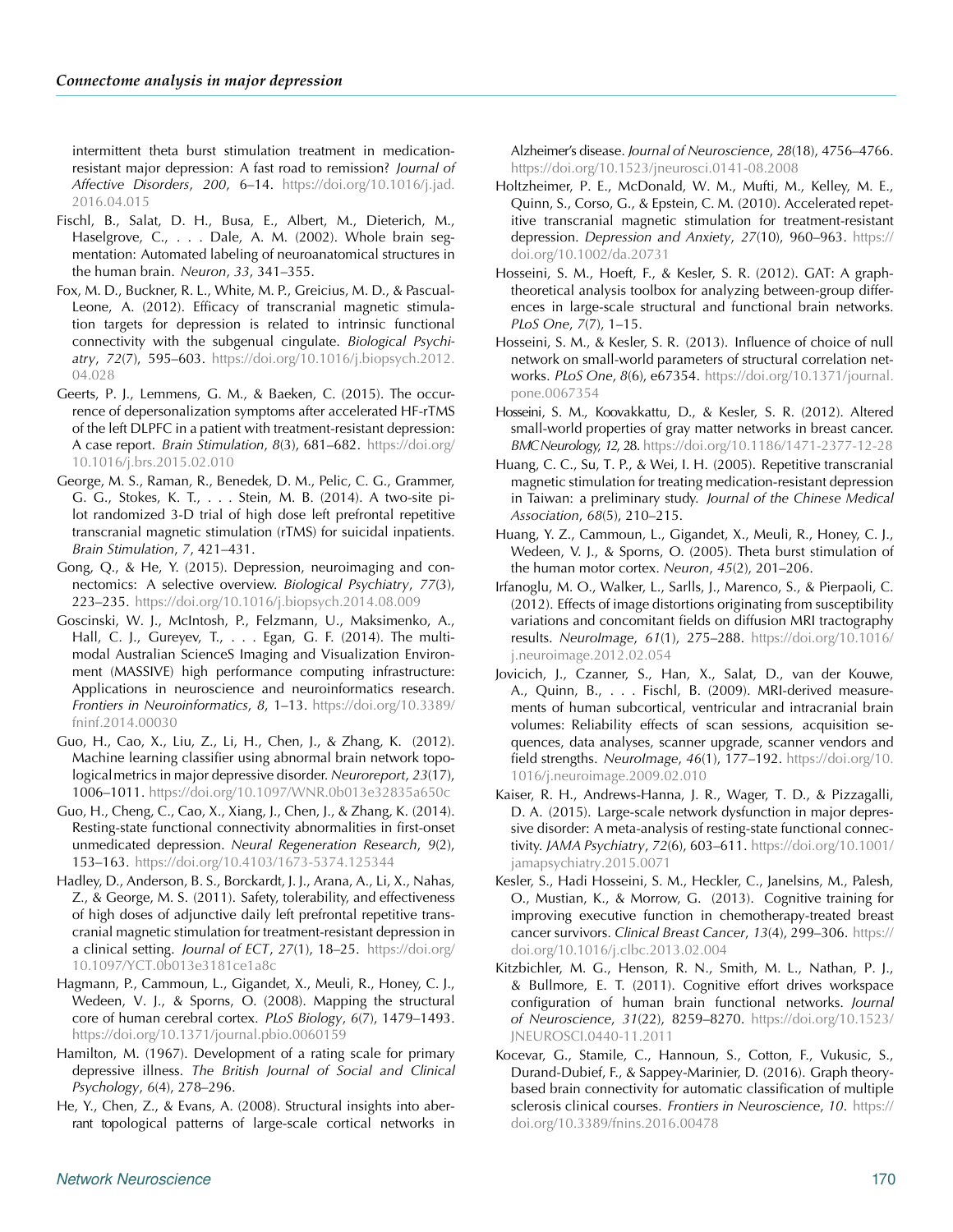- <span id="page-14-10"></span>Korgaonkar, M. S., Fornito, A., Williams, L. M., & Grieve, S. M. (2014). Abnormal structural networks characterize major depressive disorder: A connectome analysis. *Biological Psychiatry*, *76*(7), 567–574. [https://doi.org/10.1016/j.biopsych.2014.](https://dx.doi.org/10.1016/j.biopsych.2014.02.018) [02.018](https://dx.doi.org/10.1016/j.biopsych.2014.02.018)
- <span id="page-14-16"></span>Leemans, A., Jeurissen, B., Sijbers, J., & Jones, D. K. (2009). ExploreDTI: A graphical toolbox for processing, analyzing, and visualizing diffusion MR data. Paper presented at the 17th Annual Meeting of the International Society of Magnetic Resononance Medicine, Hawaii, USA.
- <span id="page-14-17"></span>Leemans, A., & Jones, D. K. (2009). The B-matrix must be rotated when correcting for subject motion in DTI data. *Magnetic Resonance in Medicine*, *61*(6), 1336–1349. [https://doi.org/10.1002/](https://dx.doi.org/10.1002/mrm.21890) [mrm.21890](https://dx.doi.org/10.1002/mrm.21890)
- <span id="page-14-0"></span>Lefaucheur, J. P., André-Obadia, N., Antal, A., Ayache, S. S., Baeken, C., Benninger, D. H., . . . Garcia-Larrea, L. (2014). Evidence-based guidelines on the therapeutic use of repetitive transcranial magnetic stimulation (rTMS). *Clinical Neurophysiology*, *125*(11), 2150–2206. [https://doi.org/10.1016/j.clinph.](https://dx.doi.org/10.1016/j.clinph.2014.05.021) [2014.05.021](https://dx.doi.org/10.1016/j.clinph.2014.05.021)
- <span id="page-14-2"></span>Li, C. T., Chen, M. H., Juan, C. H., Huang, H. H., Chen, L. F., Hsieh, J. C., . . . Su, T. P. (2014). Efficacy of prefrontal thetaburst stimulation in refractory depression: A randomized shamcontrolled study. *Brain*, *137*(Pt 7), 2088–2098. [https://doi.org/](https://dx.doi.org/10.1093/brain/awu109) [10.1093/brain/awu109](https://dx.doi.org/10.1093/brain/awu109)
- <span id="page-14-4"></span>Liston, C., Chen, A. C., Zebley, B. D., Drysdale, A. T., Gordon, R., Leuchter, B., . . . Dubin, M. J. (2014). Default mode network mechanisms of transcranial magnetic stimulation in depression. *Biological Psychiatry*, *76*(7), 517–526. [https://doi.org/10.1016/](https://dx.doi.org/10.1016/j.biopsych.2014.01.023) [j.biopsych.2014.01.023](https://dx.doi.org/10.1016/j.biopsych.2014.01.023)
- <span id="page-14-9"></span>Lu, Y., Shen, Z., Cheng, Y., Yang, H., He, B., Xie, Y., . . . Han, D. (2017). Alternations of white matter structural networks in first episode untreated major depressive disorder with short duration. *Frontiers in Psychiatry*, *8*, 205. [https://doi.org/10.3389/](https://dx.doi.org/10.3389/fpsyt.2017.00205) [fpsyt.2017.00205](https://dx.doi.org/10.3389/fpsyt.2017.00205)
- <span id="page-14-19"></span>Newman, M. E. (2002). Assortative mixing in networks. *Physical Review Letters*, *89*(20).
- <span id="page-14-21"></span>Newman, M. E., & Girvan, M. (2004). Finding and evaluating community structure in networks. *Physical Review E*, 69. [https://doi.](https://dx.doi.org/10.1103/PhysRevE.69.026113) [org/10.1103/PhysRevE.69.026113](https://dx.doi.org/10.1103/PhysRevE.69.026113)
- Oberman, L., Edwards, D., Eldaief, M., & Pascual-Leone, A. (2011). Safety of theta burst transcranial magnetic stimulation: A systematic review of the literature. *Journal of Clinical Neurophysiology*, *28*(1), 67–74. [https://doi.org/10.1097/WNP.](https://dx.doi.org/10.1097/WNP.0b013e318205135f) [0b013e318205135f](https://dx.doi.org/10.1097/WNP.0b013e318205135f)
- <span id="page-14-22"></span>Opitz, A., Legon, W., Mueller, J., Barbour, A., Paulus, W., & Tyler, W. J. (2015). Is sham cTBS real cTBS? The effect on EEG dynamics. *Frontiers in Human Neuroscience*, *8*. [https://doi.org/10.](https://dx.doi.org/10.3389/fnhum.2014.01043) [3389/fnhum.2014.01043](https://dx.doi.org/10.3389/fnhum.2014.01043)
- <span id="page-14-12"></span>Peña-Gómez, C., Sala-Lonch, R., Junqué, C., Clemente, I. C., Vidal, D., Bargalló, N., . . . Bartrés-Faz, D. (2012). Modulation of large-scale brain networks by transcranial direct current stimulation evidenced by resting-state functional MRI. *Brain Stimulation*, *5*(3), 252–263. [https://doi.org/10.1016/j.brs.2011.](https://dx.doi.org/10.1016/j.brs.2011.08.006) [08.006](https://dx.doi.org/10.1016/j.brs.2011.08.006)
- <span id="page-14-5"></span>Philip, N. S., Barredo, J., Aiken, E., & Carpenter, L. L. (2018). Neuroimaging mechanisms of therapeutic transcranial magnetic
- <span id="page-14-1"></span>Plewnia, C., Pasqualetti, P., Grosse, S., Schlipf, S., Wasserka, B., Zwissler, B., & Fallgatter, A. (2014). Treatment of major depression with bilateral theta burst stimulation: A randomized controlled pilot trial. *Journal of Affective Disorders*, *156*, 219–223. [https://doi.org/10.1016/j.jad.2013.12.025](https://dx.doi.org/10.1016/j.jad.2013.12.025)
- <span id="page-14-11"></span>Polanía, R., Nitsche, M. A., & Paulus, W. (2011). Modulating functional connectivity patterns and topological functional organization of the human brain with transcranial direct current stimulation. *Human Brain Mapping*, *32*(8), 1236–1249. [https://](https://dx.doi.org/10.1002/hbm.21104) [doi.org/10.1002/hbm.21104](https://dx.doi.org/10.1002/hbm.21104)
- <span id="page-14-8"></span>Qin, J., Wei, M., Liu, H., Yan, R., Luo, G., Yao, Z., & Lu, Q. (2014). Abnormal brain anatomical topological organization of the cognitive-emotional and the frontoparietal circuitry in major depressive disorder. *Magnetic Resonance in Medicine*, *72*(5), 1397–1407. [https://doi.org/10.1002/mrm.25036](https://dx.doi.org/10.1002/mrm.25036)
- <span id="page-14-23"></span>Razza, L. B., Moffa, A. H., Moreno, M. L., Carvalho, A. F., Padberg, F., Fregni, F., & Brunoni, A. R. (2018). A systematic review and meta-analysis on placebo response to repetitive transcranial magnetic stimulation for depression trials. *Progress in Neuro-Psychopharmacology & Biological Psychiatry*, *81*, 105–113. [https://](https://dx.doi.org/10.1016/j.pnpbp.2017.10.016) [doi.org/10.1016/j.pnpbp.2017.10.016](https://dx.doi.org/10.1016/j.pnpbp.2017.10.016)
- <span id="page-14-15"></span>Reuter, M., & Fischl, B. (2011). Avoiding asymmetry-induced bias in longitudinal image processing. *NeuroImage*, *57*(1), 19–21. [https://doi.org/10.1016/j.neuroimage.2011.02.076](https://dx.doi.org/10.1016/j.neuroimage.2011.02.076)
- <span id="page-14-13"></span>Riva-Posse, P., Choi, K., Holtzheimer, P. E., Crowell, A. L., Garlow, S. J., Rajendra, J. K., . . . Mayberg, H. S. (2017). A connectomic approach for subcallosal cingulate deep brain stimulation surgery: prospective targeting in treatment-resistant depression. *Molecular Psychiatry*. [https://doi.org/10.1038/mp.2017.59](https://dx.doi.org/10.1038/mp.2017.59)
- <span id="page-14-20"></span>Rocca, M., Choi, K. S., Holtzheimer, P. E., Crowell, A. L., Garlow, S. J., Rajendra, J. K., . . . Mayberg, H. S. (2016). Impaired functional integration in multiple sclerosis: A graph theory study. *Brain Structure and Function*, *221*(1), 115–131. [https://doi.org/](https://dx.doi.org/10.1007/s00429-014-0896-4) [10.1007/s00429-014-0896-4](https://dx.doi.org/10.1007/s00429-014-0896-4)
- <span id="page-14-18"></span>Rubinov, M., & Sporns, O. (2010). Complex network measures of brain connectivity: Uses and interpretations. *NeuroImage*, *52*(3), 1059–1069. [https://doi.org/10.1016/j.neuroimage.2009.10.003](https://dx.doi.org/10.1016/j.neuroimage.2009.10.003)
- <span id="page-14-14"></span>Rush, A. J., Thase, M. E., & Dubé, S. (2003). Research issues in the study of difficult-to-treat depression. *Biological Psychiatry*, *53*(8), 743–753.
- <span id="page-14-3"></span>Sale, M. V., Mattingley, J. B., Zalesky, A., & Cocchi, L. (2015). Imaging human brain networks to improve the clinical efficacy of non-invasive brain stimulation. *Neuroscience and Biobehavioral Reviews*, *57*, 187–198. [https://doi.org/10.1016/j.neubiorev.](https://dx.doi.org/10.1016/j.neubiorev.2015.09.010) [2015.09.010](https://dx.doi.org/10.1016/j.neubiorev.2015.09.010)
- <span id="page-14-6"></span>Salomons, T. V., Dunlop, K., Kennedy, S. H., Flint, A., Geraci, J., Giacobbe, P., & Downar, J. (2014). Resting-state corticothalamic-striatal connectivity predicts response to dorsomedial prefrontal rTMS in major depressive disorder. *Neuropsychopharmacology*, *39*(2), 488–498. [https://doi.org/10.1038/npp.](https://dx.doi.org/10.1038/npp.2013.222) [2013.222](https://dx.doi.org/10.1038/npp.2013.222)
- <span id="page-14-7"></span>Singh, M. K., Kesler, S. R., Hadi Hosseini, S. M., Kelley, R. G., Amatya, D., Hamilton, J. P., ...Gotlib, I. H. (2013). Anomalous gray matter structural networks in major depressive disorder.